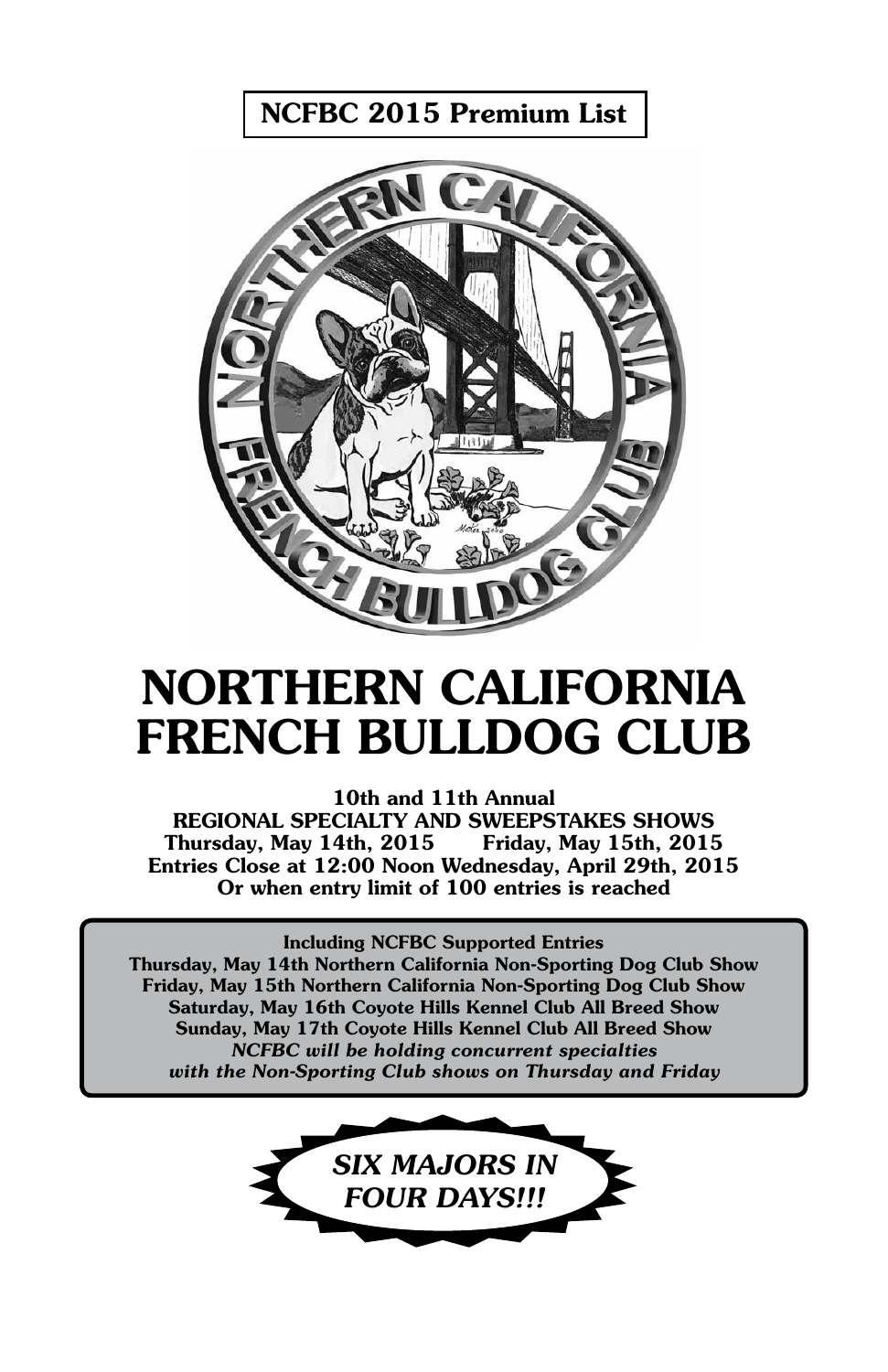### NOTICE TO ALL EXHIBITORS

All Exhibitors will be held responsible for the clean-up of their dogs. This includes all aisles and all surrounding areas, parking lots and fairgrounds. There will be pooper scoopers provided throughout the show area for your use. If you see an area that needs attention please notify one of the NCFBC officers immediately.

Please put all trash in proper receptacles.

Thank you.

### 2015 SCHEDULE OF EVENTS

### Thursday, May 14th, 2015:

#### Conformation Events:

Regular Classes, Veteran Classes, Best of Breed Competition, Stud Dog, Brood Bitch, Junior Showmanship & Best Owner-Handled.

Judge: Mrs. Kimberly Meredith-Cavanna 539 Osborne Ln., Pleasant Hill, CA 94523

Sweepstakes Events: (NCFBC Sweepstakes Thursday only): Sweepstakes & Veteran Sweepstakes

Judge: Ms. Colette Secher

P.O. Box 1846, Laytonville, CA 95454

### Friday, May 15th, 2015:

#### Conformation Events:

Regular Classes, Veteran Classes, Best of Breed Competition, Stud Dog & Brood Bitch

#### Judge: Mr. James Dalton 1828 Franklin Blvd., Portsmouth, OH 45662

# AMERICAN Kennel Club®

### **CERTIFICATION**

Permission is granted by the American Kennel Club for the holding of these events under American Kennel Club rules and regulations.

James P. Crowley, Secretary

Equipment & Service Furnished By: *"Please feel free to come by and take a tour of our Headquarters Office in NC any business day Mon. thru Fri., 9:00 A.M. to 4:00 P.M."* にたたたたたたたたたた こんたんたんたんたん 8-*F.* Inc. 620 Industrial Ave., Greensboro, NC 27406 P.O. Box 22107, Greensboro, NC 27420 • 336-379-9352 32351 Edward Ave. • P.O. Box 9999 • Madison Hts., MI 48071 • 248-588-5000 FAX - 336-272-0864 • Internet Address http://www.infodog.com E-Mail Address mbf@infodog.com Dial-N-Entry® - (1-800) 334-8978 - *For Entries Only* or (336) 379-9605 **American Kennel Club Annually Licensed Superintendent** *Member of the Dog Show Superintendents Association • dogshowsupers.org* Rosemary Berg • Vickie L. Bovee • Kathleen Bowser • Michael Bowser • Bob Christiansen Anthony M. Christopher • Michelle Clair • Kathleen Corbett • Dorie Crowe Patricia DenBoer • Edward Hadley • Eleanor C. Hamlin • Richard Hamlin Dennis Johnson • Marti Johnson • Debra Jolly • Tonya Jordan • Kellie K. King • Kathryn Knepley Fred J. Lyman • Karen McBee • Darlene Nichols • Kevin Nieboer • W. Henry Odum, III Robert C. Peters, Jr. • Ralph Price • Barbara A. Rio • Robert P. Rio • Heidi Spaeth Kuno W. Spies •Joseph R. Tomey • Carol Lee Tyte One Or More Of The Above Superintendents Will Superintend This Show*ĔĔĔĔĔĔĔĔĔĔĔĔĔĔĔĔĔĔĔĔĔĔĔĔĔĔĔĔĔĔĔ*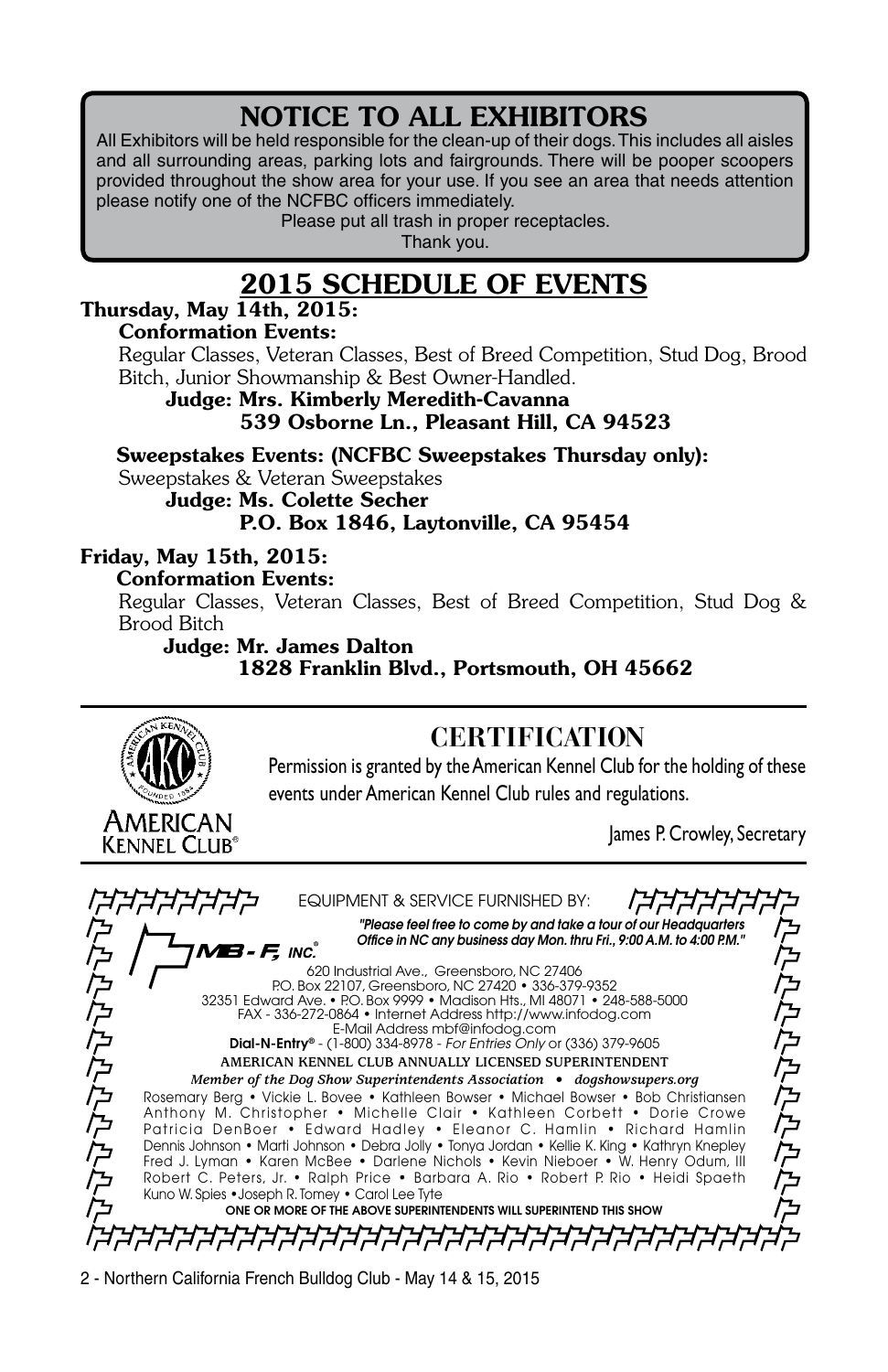#### **LIMITED TO 100 ENTRIES EACH SHOW**

**Entries Close at the Superintendent's Office at 12:00 Noon (PDT), WEDNESDAY, APRIL 29, 2015,** or when the numerical limit has been reached, after which time entries cannot be accepted, cancelled, altered or substituted, except as provided for in Chapter 11, Section 6 of the Dog Show Rules.

#### Premium List Back-to-Back Specialties

Concurrent with Northern California Non-Sporting Dog Club (Unbenched) ~ Indoors



## Northern California French Bulldog Club

(American Kennel Club Licensed)

\*\* 10th Annual Specialty Show, BEST OWNER-HANDLED, Sweepstakes, VETERAN SWEEPSTAKES & JUNIOR SHOWMANSHIP COMPETITION\*\* Thursday, May 14, 2015 \*\* *Entries will be limited to 100 entries* \*\*

\*\* 11th ANNUAL SPECIALTY SHOW & BEST OWNER-HANDLED \*\* Friday, May 15, 2015 \*\* *Entries will be limited to 100 entries* \*\*

Show Site:

Solano County Fairgrounds 900 Fairgrounds Drive, Vallejo, CA 94589

Show Hours: 8:00 A.M. to 8:00 P.M. ~ Each Day

2015 Show Chairman

Susan Bunyard

2500 Oakvale Drive, Shingle Springs, California 95682 Telephone: (530) 677-1975 or E-mail: sbunyard@comcast.net

#### ENTRY FEES:

First class in which dog is entered *(including BOB and Bred By Exhibitor)* is \$29.00. Each additional entry of the same dog in the same show, unless otherwise specified is \$23.00. Puppy Classes  $(6-9, 9-12)$  are  $$23.00$ . When a dog is entered in more than one class in the same show, the highest priced class is considered the first entry.

Sweepstakes & Veteran Sweepstakes Classes are \$23.00. Junior Showmanship Competition Classes are \$23.00.

(Includes \$.50 AKC recording fee and a \$3.00 events services fee per entry)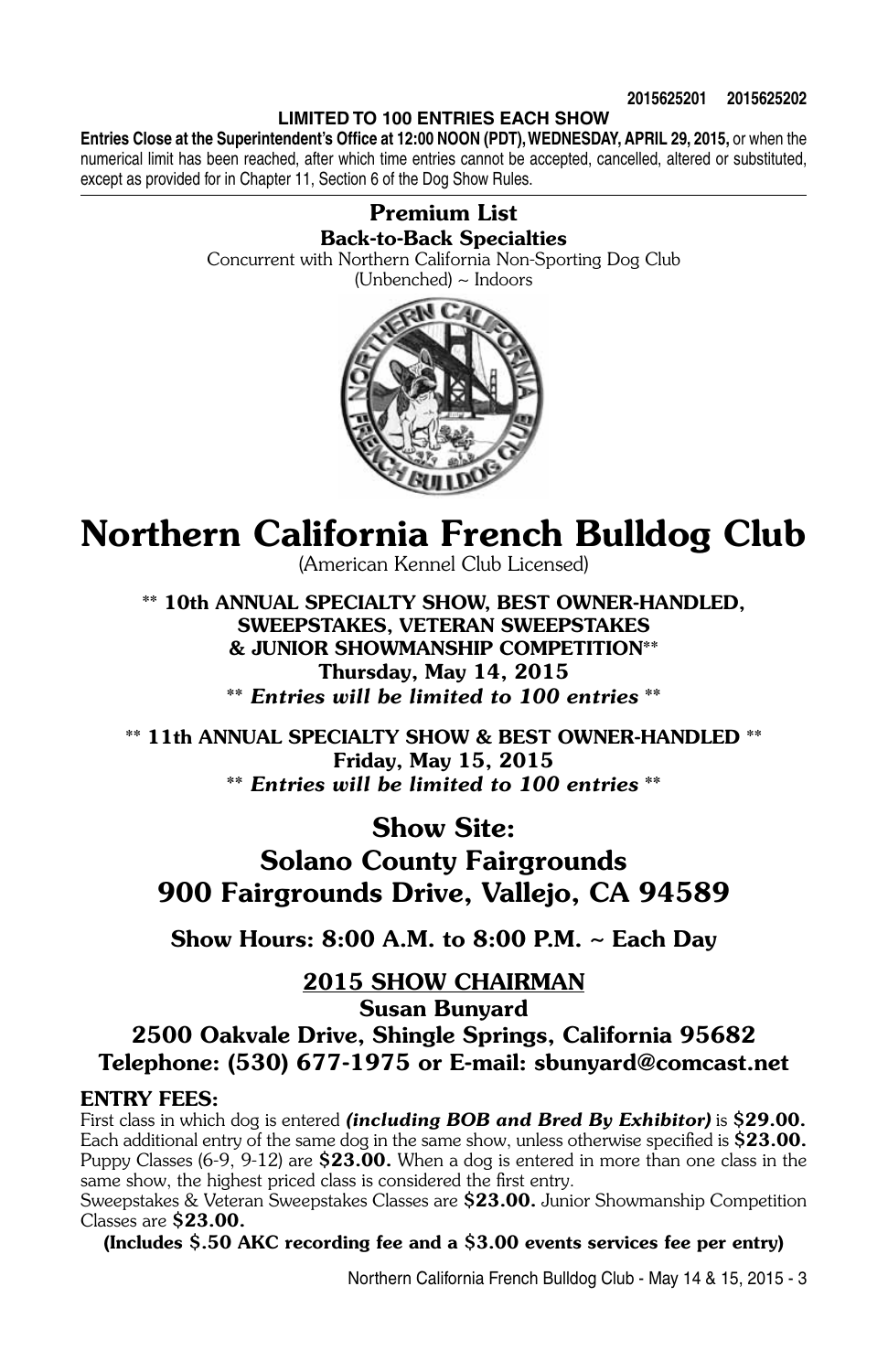### 2015 NCFBC CATALOG ADVERTISING CHAIRPERSON

#### Sue Cunningham 23820 Woodfern Dr., Pioneer, CA 95666 Phone: 209.295.7096 Email: sierrasuejo@volcano.net Please contact Sue regarding ads for the NCFBC show catalog.

All advertisers will receive one free catalog for a full-page ad

- If you place more than one ad, you will receive only one catalog.
- Catalogs and photos may be picked up at the Superintendent's table at the Specialty.
- Payment must accompany advertising copy.
- Advertising copy and photos are to be furnished by the advertiser.
- If catalog and photos are to be returned by mail please supply the appropriate packaging.
- NCFBC is not responsible for unreturned/unclaimed photos or catalogs.

#### **Send ads electronically to: Susan Bunyard Email: sbunyard@comcast.net**

*No artwork will be created by NCFBC. NCFBC reserves the right to edit ads.*

#### **Send checks made payable to NCFBC to:**

**Jackie Drucker, 1256 136th Avenue, San Leandro, CA 94578**

**Or**

**Sue Cunningham, 23820 Woodfern Drive, Pioneer, CA 95666**

**Please print or type:**

| Payment may also be made using PayPal<br>through the club website @: www.ncfbc.com.<br>Please note that payment is for ad copy when using PayPal. |  |  |
|---------------------------------------------------------------------------------------------------------------------------------------------------|--|--|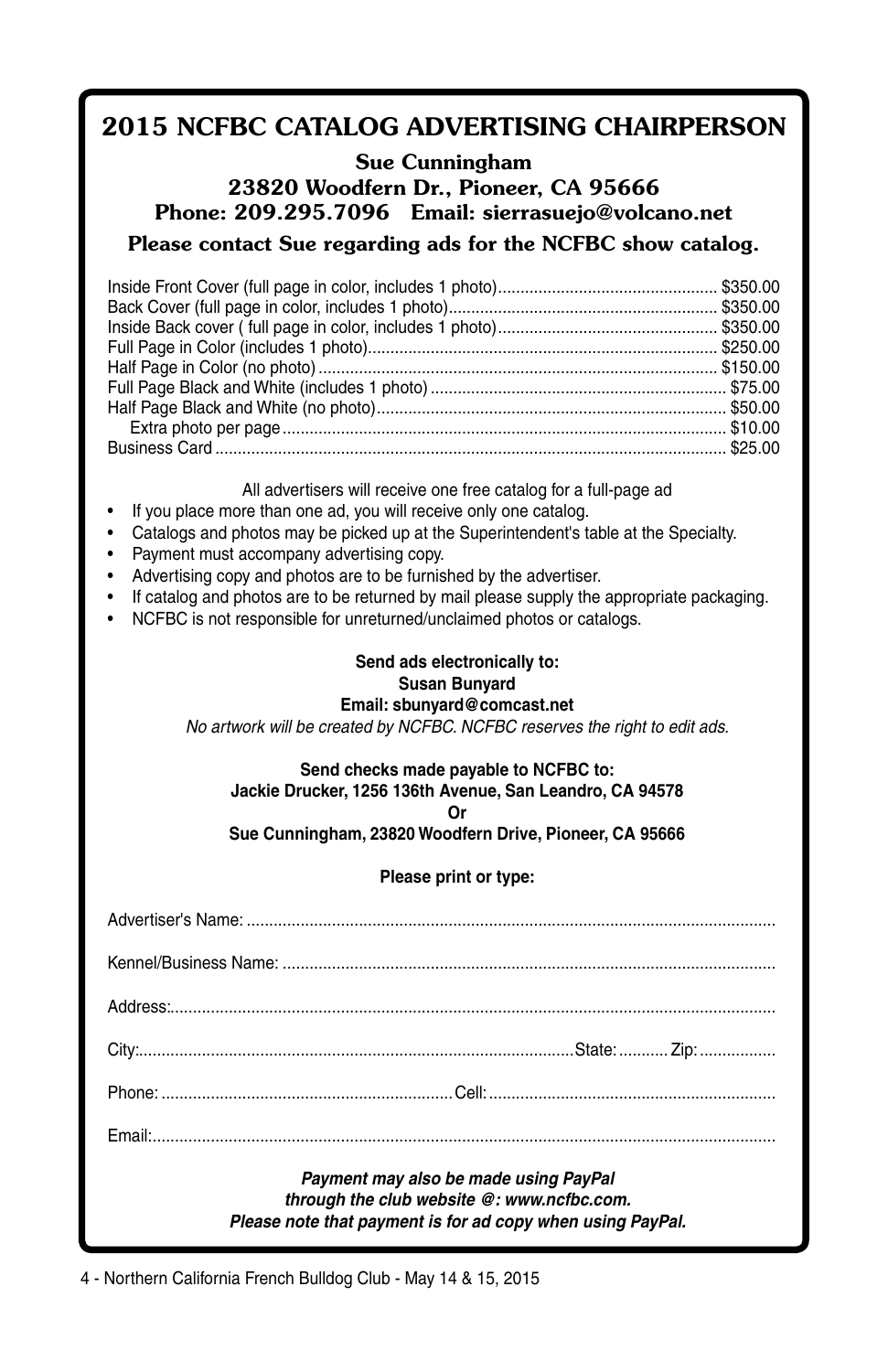### PRE-ORDER YOUR 2015 NCFBC REGIONAL SPECIALTY SHOWS AND SWEEPSTAKES CATALOGS EARLY

### \*\*\* SHOW CATALOG PRE-ORDERS \*\*\*

**PRE-ORDER YOUR CATALOG PRIOR TO CLOSING DATE** for \$8.50 (Discount Price). Pre-order is recommended as there will be a limited number of catalogs for sale at the show for \$10.00. Catalogs contain entries for both specialties and sweepstakes.

*Please send your completed catalog order form and check payable to NCFBC to:*

Susan Bunyard, Show Chairperson 2500 Oakvale Drive, Shingle Springs, CA 95682 Phone: **(530) 677-1975** or E-mail: **sbunyard@comcast.net** Pre-ordered unmarked catalogs must be picked up at the Superintendent's table at the show unless other stated. Pre-ordered unmarked catalogs can be mailed for  $$10.50 ($8.50 + $2.00 for postage and handling).$ Marked catalogs can be ordered for \$12.50 (\$10.50 catalog + \$2.00 for postage and handling). Marked catalogs contain the results of all the classes. If ordering a marked catalog please include your mailing address.

| Number of Unmarked Catalogs to be Mailed:  x \$10.50 = Total                                                                                                            |  |  |
|-------------------------------------------------------------------------------------------------------------------------------------------------------------------------|--|--|
|                                                                                                                                                                         |  |  |
|                                                                                                                                                                         |  |  |
| Or order your catalog on-line through the NCFBC website at: www.ncfbc.com.<br>Payment is through PayPal.<br>Please note that this payment is for a pre-ordered catalog. |  |  |

#### **On-Line Entry Service At … www.InfoDog.com**

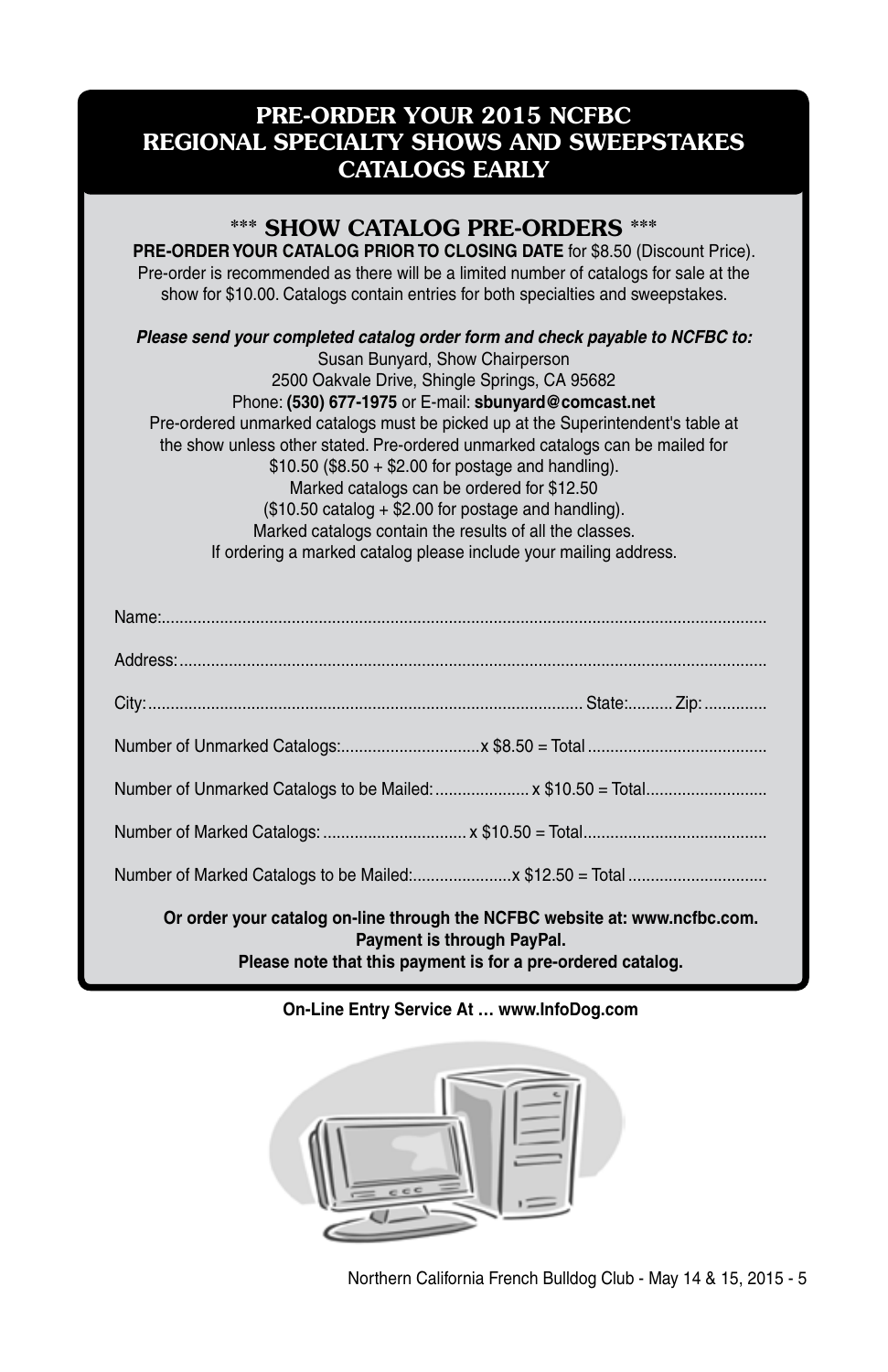#### **NORTHERN CALIFORNIA FRENCH BULLDOG CLUB OFFICERS MB-F Shows #5399 & #5400**

| COOZILU-dele Diul Ossexuante CAOFO40 |  |
|--------------------------------------|--|

 6327 Hillsdale Blvd., Sacramento, CA 95842 (916) 804-5820 Email: whoopib@yahoo.com

#### **NCFBC BOARD OF DIRECTORS**

| John Duran     | Melissa Hagerstrand |
|----------------|---------------------|
| Laura Holthaus | Rodney Rosario      |

#### **EVENT COMMITTEE**

Susan Bunyard, Show Chairperson 2500 Oakvale Drive, Shingle Springs, CA 95682 (530) 677-1975 Email: sbunyard@comcast.net And All Officers and Board Members of the Northern California French Bulldog Club

#### **COMMITTEES**

### **AS A THANK YOU TO OUR EXHIBITORS AND GUESTS** The Officers and Members of NCFBC invite all our exhibitors and guests to join us for Lunch.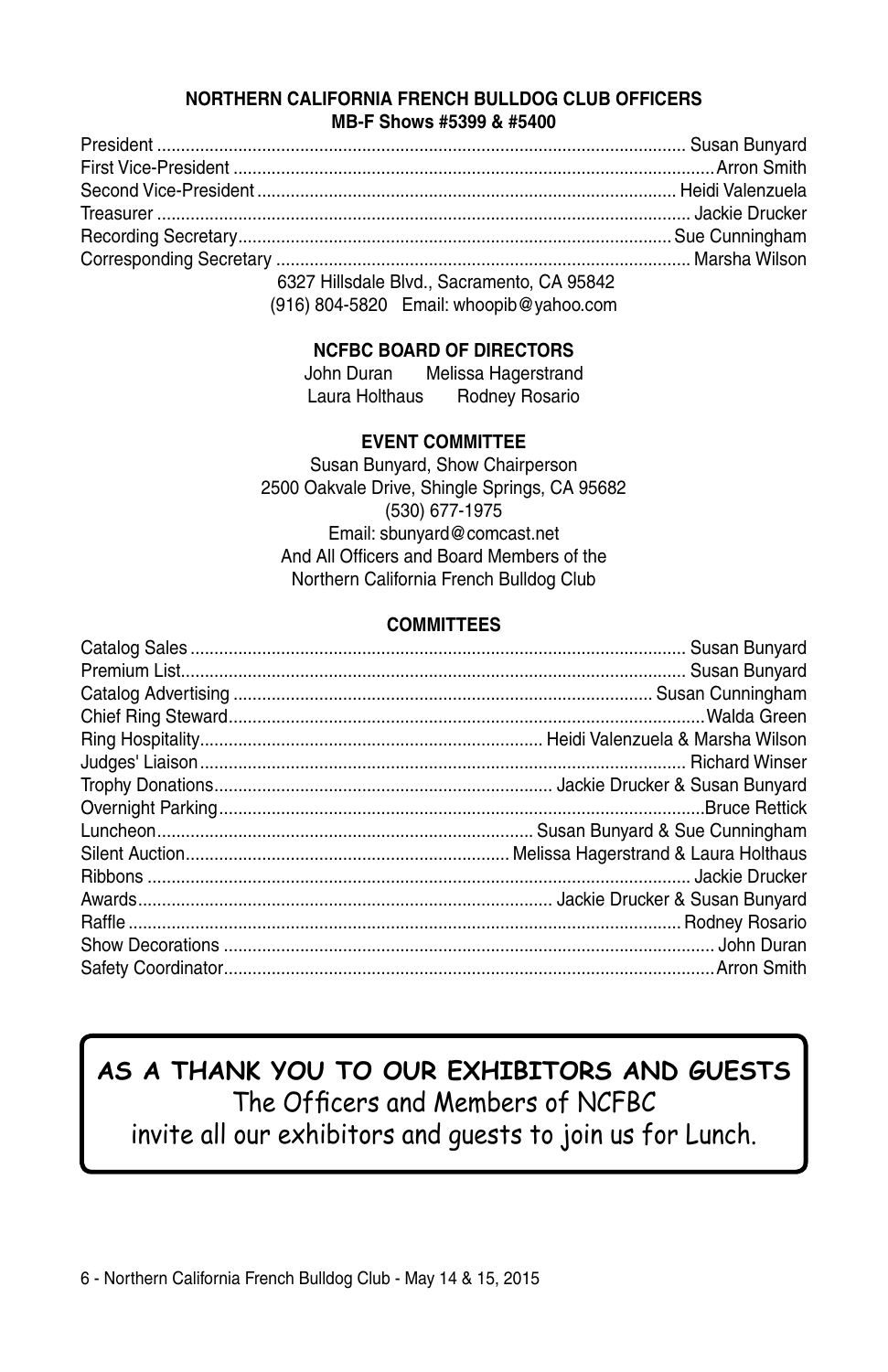## LOCAL HOTELS



Call 1-800-780-5733 and use discount code 252688 or go to Infodog.com/travel/ to get the lowest rate with a price match guarantee.

#### *ALL DOGS MUST BE CRATED WHEN LEFT ALONE IN HOTEL ROOMS*

| 1596 Fairgrounds Drive, Vallejo, CA      | (1-800) 528-1234   |
|------------------------------------------|--------------------|
|                                          |                    |
| 44 Admiral Callaghan Lane, Vallejo, CA   | $(1-800)$ 228-5151 |
|                                          |                    |
| 1000 Admiral Callaghan Lane, Vallejo, CA | $(1-800)$ 677-4466 |
|                                          |                    |
| 458 Fairgrounds Drive, Vallejo, CA       |                    |

At the time this premium list was printed all the hotels listed above accepted well behaved dogs. Please check with the individual establishments for current room rates and any pet requirements or regulations. All dogs must be crated when left alone in the room. Please respect the hotel rules regarding pets and be sure to keep your room and the outside hotel area clean.

### Directions to Show Site

**From Interstate 80 East or West** take the Marine World Parkway exit. Go South on Fairgrounds Drive. Turn left into the fairgrounds parking lot. **From Highway 101 North or South** take Highway 37 to Vallejo and turn South onto Fairgrounds Drive. Turn left into the fairgrounds parking lot.

> .<br>Do 4000 (1400) (1400-1400)  $\alpha$  and  $\alpha$  and bin an e comme co

*"Exhibitors should follow their veterinarians' recommendation to assure their dogs are free of internal and external parasites, any communicable diseases, and have appropriate vaccinations."*

> المرابط والمتناور والمسترقي والمستناور والمستنقر والمستناور والمت e comme co

#### VETERINARIAN ON CALL

Redwood Veterinary Clinic 731 Admiral Callaghan Lane Valleio, CA 94591 (707) 553-1400

#### 24 HOUR EMERGENCY VETERINARY CLINICS

24 Hour Animal Emergency Clinic UC Davis Veterinary Medicine 1000 Broadway Street **One Shields Avenue** Vallejo, CA 94590 Davis, CA 95616 (707) 642-0633 (530) 752-1393

#### 

**Directions to Redwood Veterinary Clinic:** Exit North on Fairgrounds Drive. Take I-80 on ramp and stay to the right headed for Admiral Callaghan Lane. Exit onto Admiral Callaghan Lane to the right. Clinic is 731 Admiral Callaghan Lane.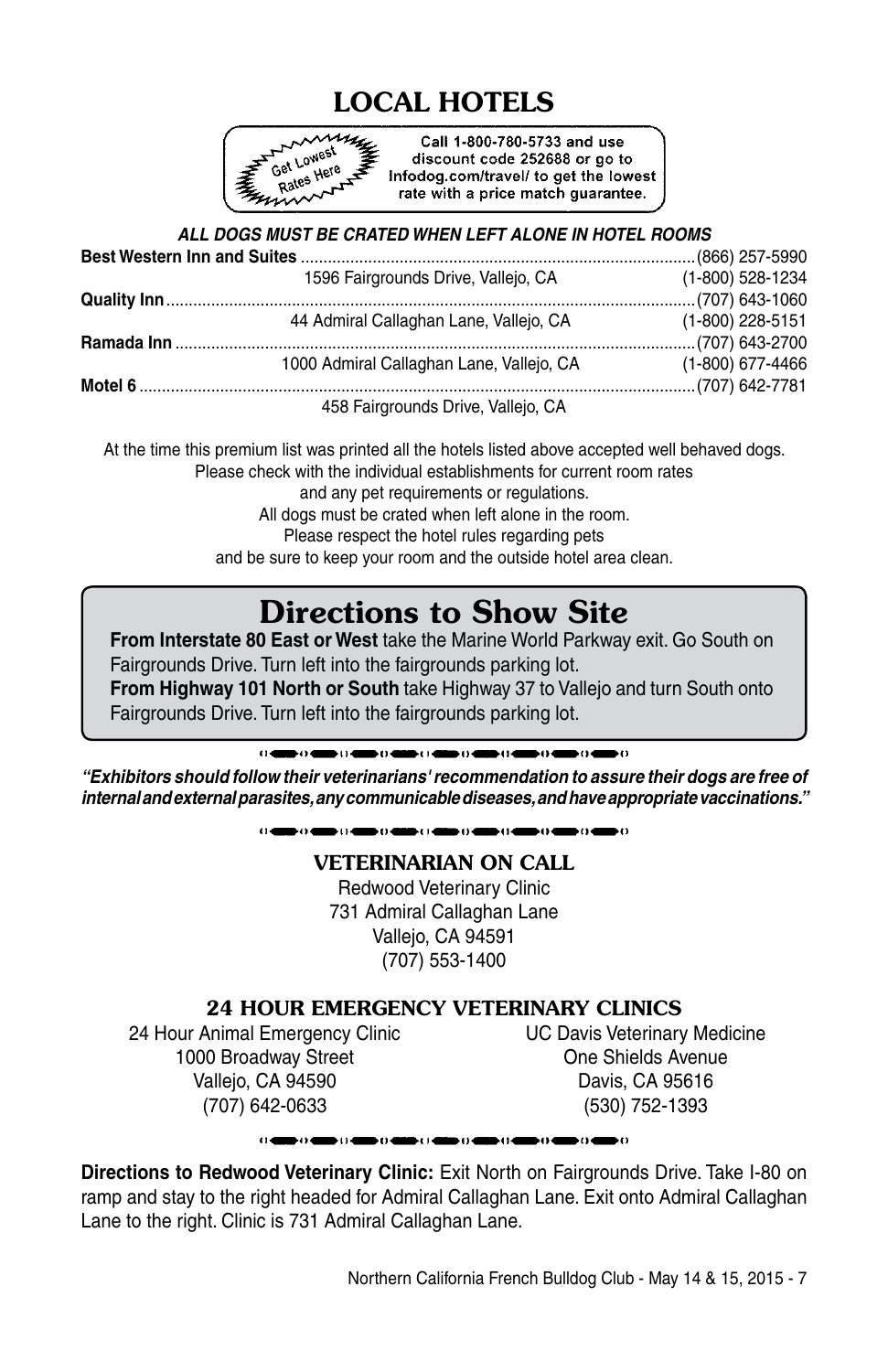### **OFFICIAL SHOW PHOTOGRAPHER**

Warren and Vicki Cook P.O. Box 215 Eagle Point, OR 97524 Phone: (541) 831-1042 Email: mydogphoto@mac.com Only the official photographer will be allowed to take win pictures during the show



All rights to **TELEVISE, VIDEOTAPE, ADVERTISE, PHOTOGRAPH, PROMOTE** or otherwise exploit these events are vested in the **NORTHERN CALIFORNIA FRENCH BULLDOG CLUB** or in persons to whom assignments of such rights have been made in writing by the club. All persons and Animals on the show grounds at anytime while these events are in progress, do by attending these events or participating therein, grant to the club the right to photograph, televise, videotape, audiotape or otherwise use their likeness and voice in any manner without further release or consent. The **NORTHERN CALIFORNIA FRENCH BULLDOG CLUB** is not responsible for the actions or products of the commercial vendors at these events.

> **Sutter Solano Hospital Dial 911 300 Hospital Drive (707) 554-4444 Dial 911**

**AREA HOSPITAL EMERGENCY SERVICES**

Vallejo CA 94589 **POLICE DEPARTMENT** 

### Judges Panel

### **Thursday**

**Mrs. Kimberly Meredith-Cavanna**.....................539 Osborne Ln., Pleasant Hill, CA 94523 \*BREED CLASSES, BEST OWNER-HANDLED & Junior Showmanship Competition

**Ms. Colette Seror Secher**......................................... P.O. Box 1846, Laytonville, CA 95454 SWEEPSTAKES & VETERAN SWEEPSTAKES CLASSES

### Friday

**Mr. James Dalton** ............................................ 1828 Franklin Blvd., Portsmouth, OH 45662 BREED CLASSES & BEST OWNER-HANDLED.

#### **\*provisional/permit Judge**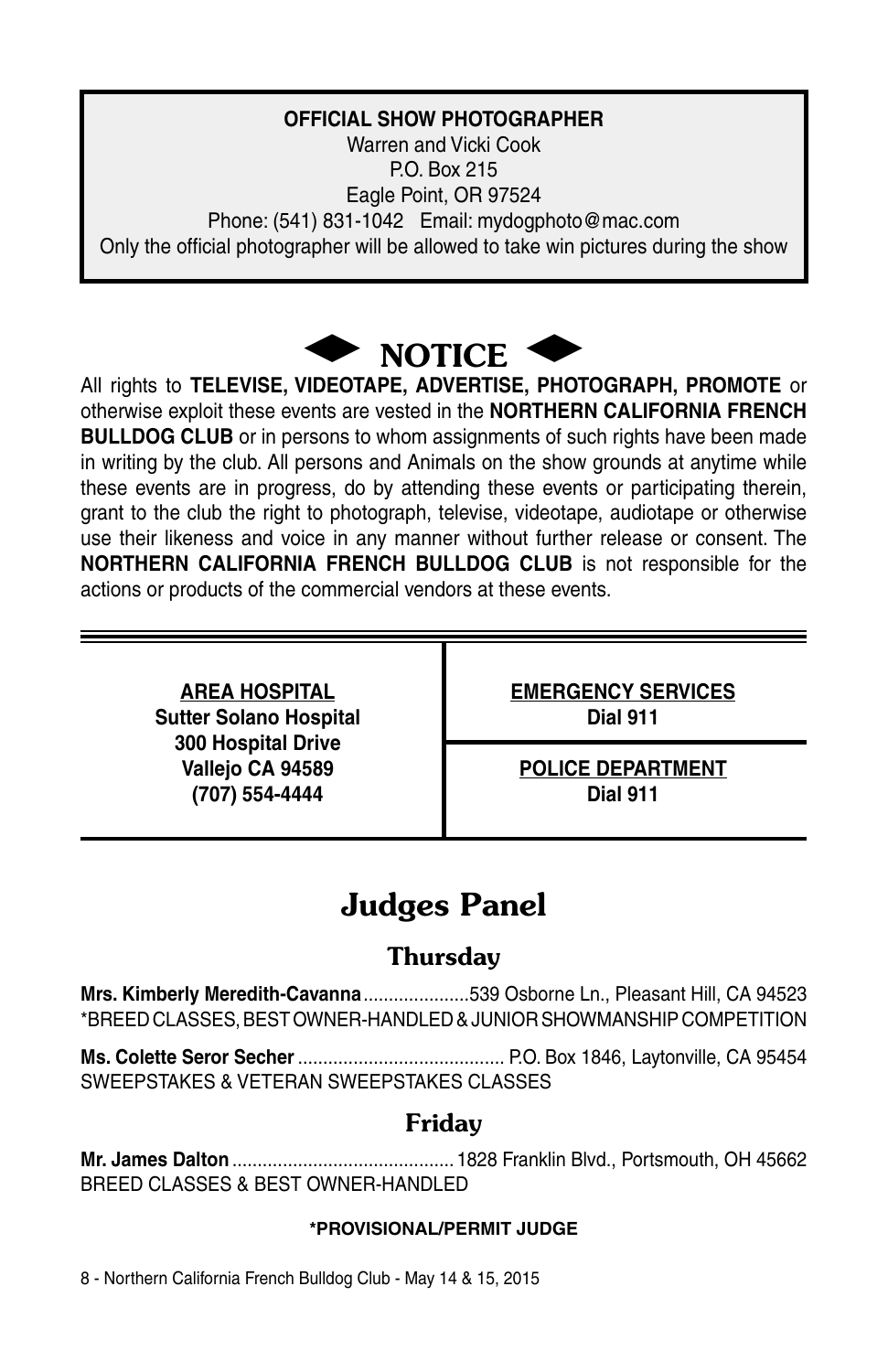### AKC NATIONAL OWNER-HANDLED SERIES Thursday & Friday

#### (Remember to check the box at the bottom of the entry form)

The AKC National Owner-Handled Series is a non-titling competition for dogs that are exhibited by their owners that are not professional handlers.

All dogs that are owner-handled and are not solely owned or exhibited by professional handlers\* meet the requirements for this competition. Exhibitors must declare their dog is Owner-Handled eligible at the time of entry using the check box on the entry form. Eligible dogs will be identified by an asterisk in the steward's book & the catalog. **Dogs must be handled throughout the breed level competition for the regular show by an eligible owner. Professional handlers, household members and current assistants\*\* to professional handlers may not exhibit the dog in this competition.** 

Owner-Handled Best of Breed will be selected from the dogs that are eligible to compete in the Best of Breed competition including Winners Dog, Winners Bitch and winners of the non-regular classes.

- If the Best of Breed winner is Owner-Handled competition eligible, it will automatically be Owner-Handled Best of Breed.
- If the Best of Breed winner is not eligible for Owner-Handled competition and the Best of Opposite Sex to Best of Breed is eligible, the Best of Opposite Sex to Best of Breed will compete against the eligible exhibits of the other sex to determine Owner-Handled Best of Breed.
- If neither the Best of Breed nor the Best of Opposite Sex to Best of Breed are Owner-Handled competition eligible and Select Dog & Select Bitch are both eligible, the judge is to choose Best Owner-Handled exhibit from the Selects and eligible Winners Dog or Winners Bitch.
- If one of the Selects is eligible, excuse all Champions and non-regular class winners of the same sex and then choose Best Owner-Handled exhibit from the remaining dogs of the opposite sex including the eligible Winners.
- If the regular show Best of Breed, Best of Opposite Sex to Best of Breed, Select Dog & Select Bitch are not eligible, the judge may choose any eligible dog who competed in Best of Breed including Winners Dog or Winners Bitch as the Best of Breed for the AKC National Owner-Handled Series.
- If the Best of Winners is eligible, the other Winners are ineligible since it was defeated.
- No class dogs other than the Winners Dog & Winners Bitch are eligible to return to the ring.

\**Professional handlers are defined as any person who belongs or has belonged to a professional handlers' organization, distributed rate cards, or otherwise advertised or represented themselves as handling dogs for pay within the last five years.*

*\*\*A current assistant is defined as anyone employed by a professional handler on a full-time basis, or, assisting a professional handler at the show or any show during the cluster/weekend.*

#### Best Owner-Handled JUDGES

**Thursday**  $\sim$  Mrs. Kimberly Meredith-Cavanna Friday ~ Mr. James Dalton

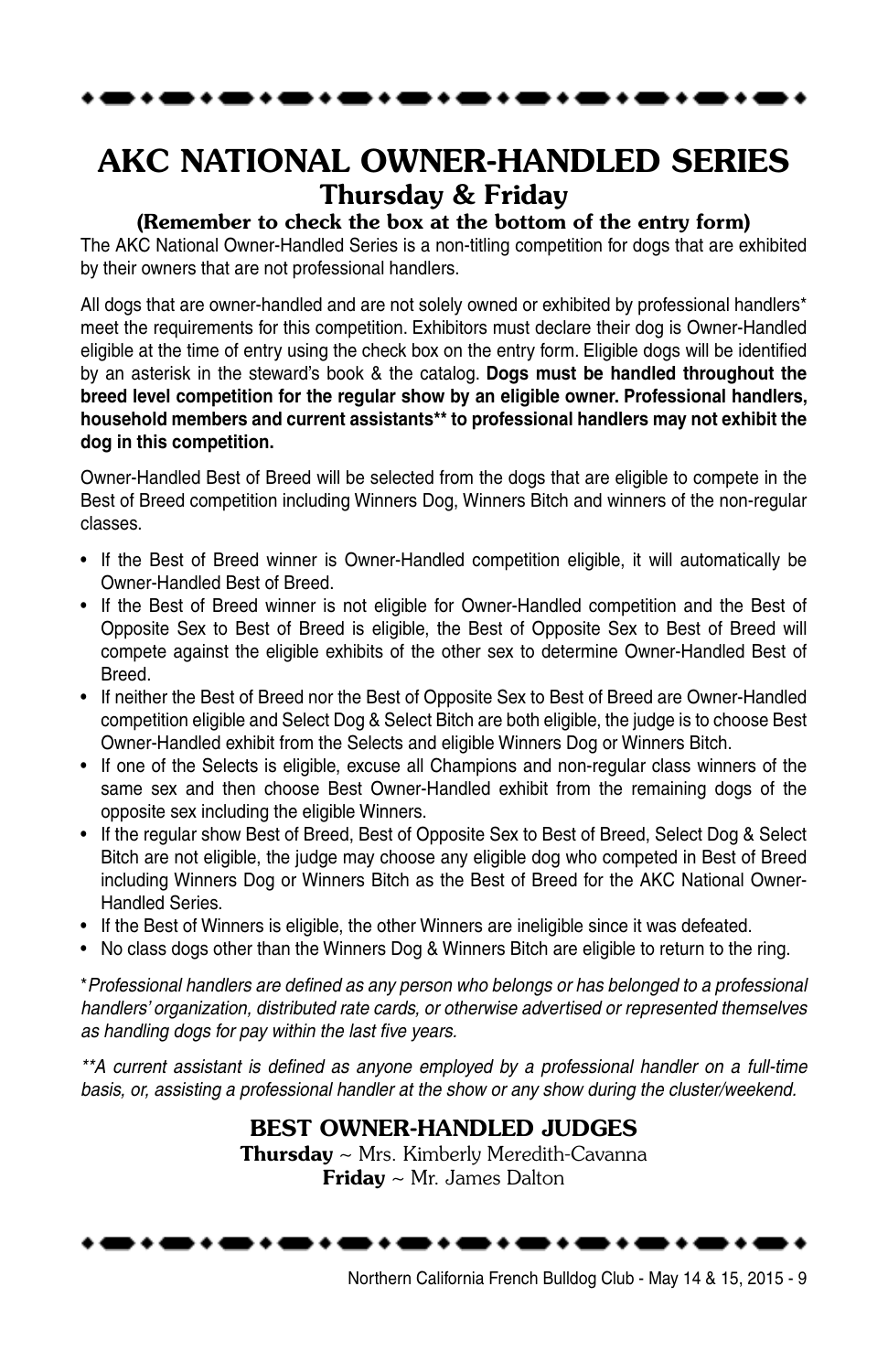#### RIBBON PRIZES

#### **The following ribbon prizes will be awarded for all Regular Classes**

| ** Judges Awards of Merit will be at the discretion of the judge |  |  |  |
|------------------------------------------------------------------|--|--|--|
| and will be up to 20% of the Best of Breed entry                 |  |  |  |

**The Following ribbon prizes will be awarded for all Non-Regular Classes.**

| Best of Opposite Sex to Best in Veteran Sweepstakes  Lavender Rosette |
|-----------------------------------------------------------------------|
|                                                                       |
|                                                                       |
|                                                                       |
|                                                                       |
|                                                                       |
|                                                                       |

**NCFBC** will not be responsible for the loss of or damage to any dog exhibited whether the result of accident or other causes. It is distinctly understood that every dog at these shows is in the care and custody and control of his owner or handler during the entire time the dog is on the show premises.

**Exhibitors and Handlers** will be held responsible for clean conditions in and around their crates.

#### **Do not leave dogs in closed vehicles.**

**NCFBC** assumes no responsibility for dogs or equipment left unattended.

**Restrooms are not** to be used for bathing dogs or mixing food.

### EXHIBITOR REMINDERS!

- 1. Mail your entries in early. Each show is limited to 100 entries.
- 2. Please keep the show sites and motel grounds clean.
- 3. Be sure your dogs' vaccinations are current.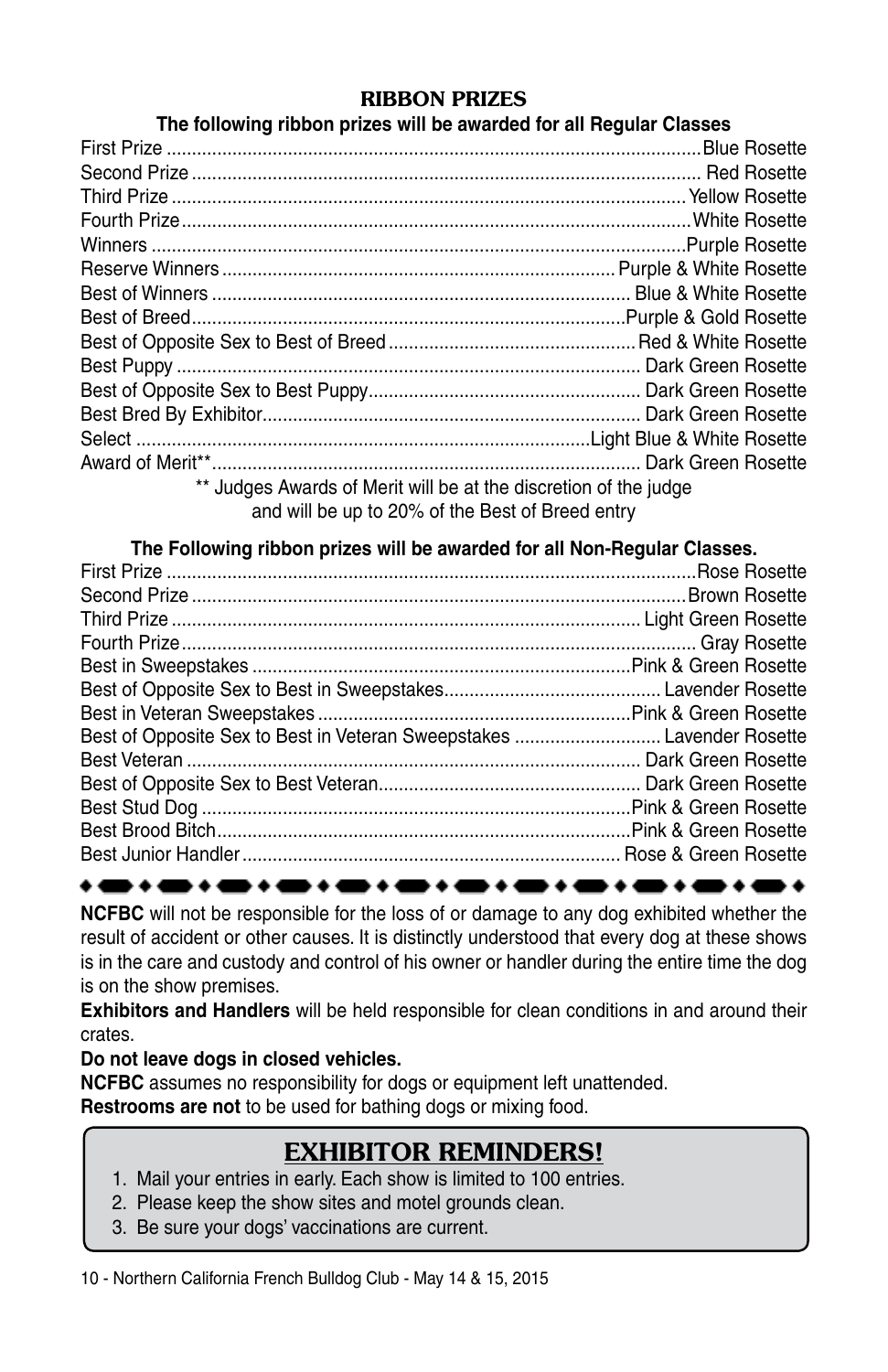#### **CLASSIFICATION**

The class numbers in *italic type* are for an exhibitor computer entry-inquiry system. These numbers SHOULD NOT be used on entry forms.

#### **Regular Classes for** *63000.* **French Bulldogs**

*00300.* Puppy Dogs, *10900.* 6 Months & Under 9 Months *00300.* Puppy Dogs, *11000.* 9 Months & Under 12 Months *00350.* 12 & Under 15 Months Dogs *00360.* 15 & Under 18 Months Dogs *00400.* Novice Dogs\* *04500.* Amateur-Owner-Handler\*\* *00500.* Bred by Exhibitor Dogs\*\*\* *00600.* American-Bred Dogs *00700.* Open Dogs, *14400.* Brindle\*\*\*\* *00700.* Open Dogs, *18500.* Cream and Fawn\*\*\*\* *00700.* Open Dogs, *18550.* Pied and White\*\*\*\* WINNERS DOG (Same Classes for Bitches)

**\* Novice Class Eligibility:** The Novice Class shall be for dogs six months of age and over, which have not, prior to the date of closing of entries, won three first prizes in the Novice Class, a first prize in Amateur-Owner-Handler, Bred-by-Exhibitor, American-Bred, or Open Classes, nor one or more points toward their championships.

**\*\* Amateur-Owner-Handler Class Eligibility:** The Amateur-Owner-Handler class shall be for dogs that are at least six months of age that are not champions. Dogs must be handled in the class by the registered owner of the dog. This class is restricted to exhibitors who have not, at any point in time, been a professional dog handler, AKC approved conformation judge, or employed as an assistant to a professional handler. Additionally, members of the immediate family or household of a current professional handler are ineligible for this class (as defined in Chapter 11, Section 13).

**\*\*\* Bred By Exhibitor Class Eligibility:** 1) All dogs entered in the Bred By Exhibitor Class must be individually registered with the AKC, 2) the person handling the dog must be a breeder of record of the dog and an owner of record of the dog, 3) family members must be both a breeder and owner of record to exhibit in this class.

**\*\*\*\* Open Class Division of Color:** All Open Dog and Open Bitch Classes will be divided by the following colors: (1) Brindle, (2) Cream & Fawn and (3) Pied & White.

#### *Please specify color division on AKC entry form.*

#### **Non-Regular Classes Involving Single Dog Entries**

*NR1.08100.02400.* **Veteran Classes -** Class for dogs and class for bitches seven (7) years and under 9 years. *NR1.08100.36800.* **Veteran Classes -** Class for dogs and class for bitches nine (9) years and over.

#### *00900.* **BEST OF BREED COMPETITION**

Best of Breed Competition - The following categories of dogs may be entered and shown in the Best of Breed competition. Dogs that are Champion of Record. Dogs which according to their owner's records have completed the requirements for a championship, but whose championships are unconfirmed. The entry and showing of dogs whose championships are unconfirmed is limited to a period of 90 days from the date of the show where a dog completed the requirements for a championship according to the owner's records. If, at the end of the 90-day period, the championship of a dog has not been confirmed by the American Kennel Club, no further entries of the dog for Best of Breed competition are to be made until its championship has been confirmed by AKC."

#### **NON-REGULAR CLASSES, INVOLVING MULTIPLE DOGS**

*NR2.09100.* **Stud Dog Class -** For dogs that have sired two dogs or bitches entered in this show. The award will be based on the merits of the get. The owner of the stud dog need not be the owner of the get. The Stud Dog may be entered separately in one of the regular classes, or if a Champion of Record, in Best of Breed Competition, but MUST be entered in the Stud Dog Class. The Stud Dog must appear in the ring with the get.

*NR2.09200.* **Brood Bitch Class -** For bitches that have whelped two dogs or bitches entered in this show. The award will be based on the merits of the produce. The owner of the stud dog need not be the owner of the produce. The Brood Bitch may be entered separately in one of the regular classes, or if a Champion of Record, in Best of Breed Competition, but MUST be entered in the Brood Bitch Class. The Brood Bitch must appear in the ring with the produce. As the judge's decision in the Stud Dog and Brood Bitch classes will be based on the merits of more than one dog or bitch, no one of the dogs or bitches making up the entry judged first in the class will be eligible for Best of Breed by virtue of having won the class.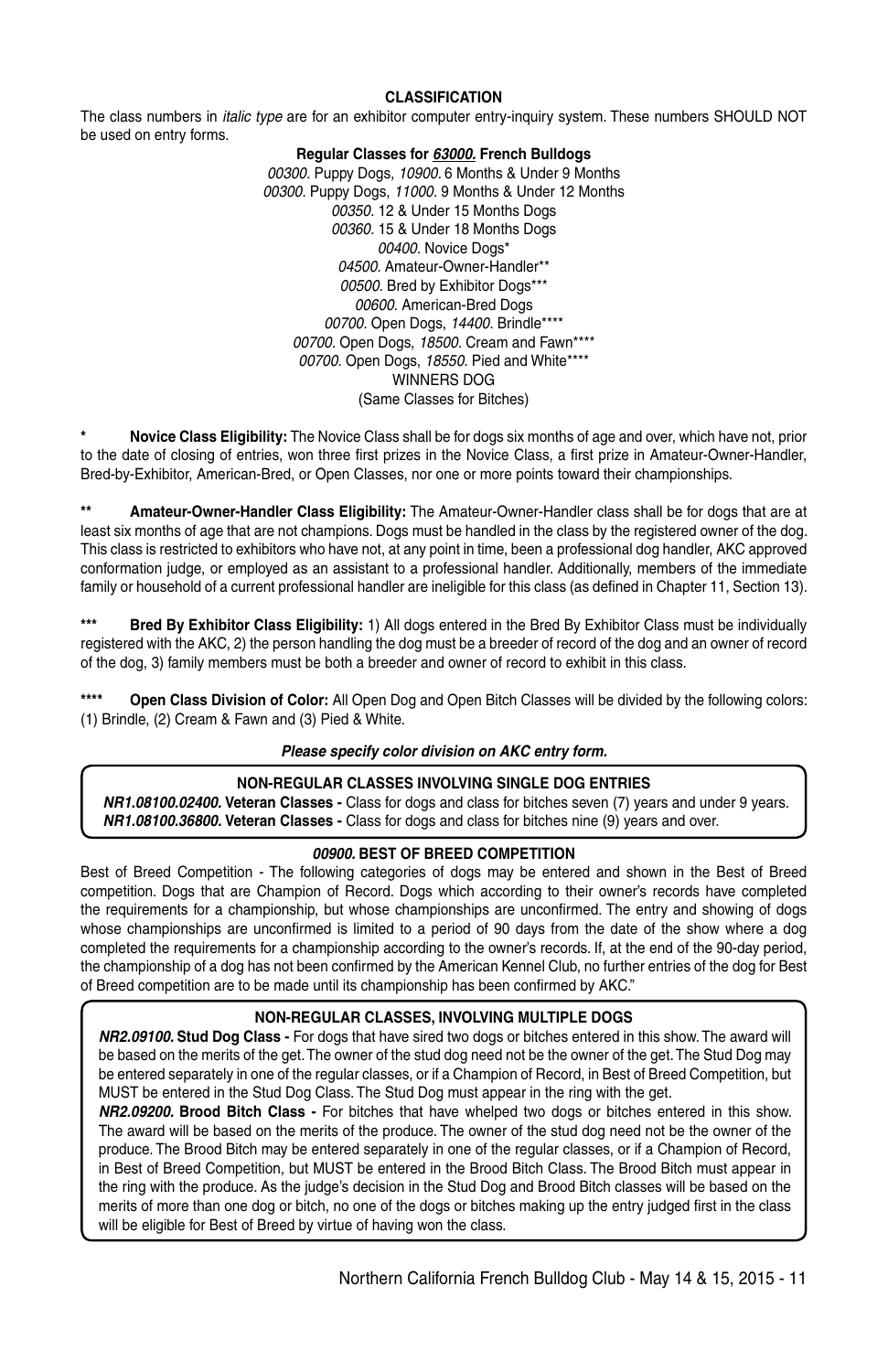**63000.**

### NCFBC REGIONAL SPECIALTY BREED AWARDS

**10th Annual Specialty, Thursday, May 14, 2015**

**Judge: Mrs. Kimberly Meredith-Cavanna**

**The following prizes** are offered by the Northern California French Bulldog Club through the generosity of its members and friends.

**We are grateful to all who donated to our 2015 Regional Special Trophy Fund. 2015 Trophy Chair: Jackie Drucker & Sue Cunningham**

#### **BEST OF BREED**

*Large Ebony Crystal Triumph Award*

**BEST OF OPPOSITE SEX TO BEST OF BREED**

*Medium Ebony Crystal Triumph Award*

#### **BEST OF WINNERS**

*Medium Ebony Crystal Triumph Award*

#### **WINNERS DOG**

*Large Crystal Lotus Award*

#### **WINNERS BITCH**

*Large Crystal Lotus Award*

#### **RESERVE WINNERS DOG**

*Medium Crystal Lotus Award*

**RESERVE WINNERS BITCH** *Medium Crystal Lotus Award*

#### **SELECT DOG** *Blue Acrylic Bevel Edge Diamond Award*

**SELECT BITCH** *Blue Acrylic Bevel Edge Diamond Award*

#### **BEST PUPPY**

*Large Crystal Luna Bowl*

#### **BEST OF OPPOSITE SEX TO BEST PUPPY**

*Large Glass Hurricane Vase*

#### **BEST BRED BY EXHIBITOR**

*Large Crystal Bowl with Black & White Spiral Design On Ebony Base*

#### **BEST VETERAN**

*Large Crystal Bowl with Black & White Spiral Design On Ebony Base*

#### **BEST OF OPPOSITE SEX TO BEST VETERAN**

*Medium Crystal Bowl with Black & White Spiral Design On Ebony Base*

#### **BEST STUD DOG**

*Large Optic Crystal Fountain Award*

#### **BEST BROOD BITCH**

*Large Optic Crystal Fountain Award*

#### **AWARD OF MERIT**

Blue Round Acrylic Award and Award of Merit Certificate

### **BEST OWNER-HANDLED**

*Chesterfield Glass Plate with Beaded Rim*

#### **First through Fourth in Each Regular Class.** *Goldtone Dog Show Award Medal.* **First through Fourth in Each Veteran Class.** *Goldtone Dog Show Award Medal.* **First through Fourth in Stud Dog Class.** *Goldtone Dog Show Award Medal.* **First through Fourth in Brood Bitch Class.** *Goldtone Dog Show Award Medal.*

*\*\* The club reserves the right to substitute unavailable trophy with another trophy of equal or greater value \*\**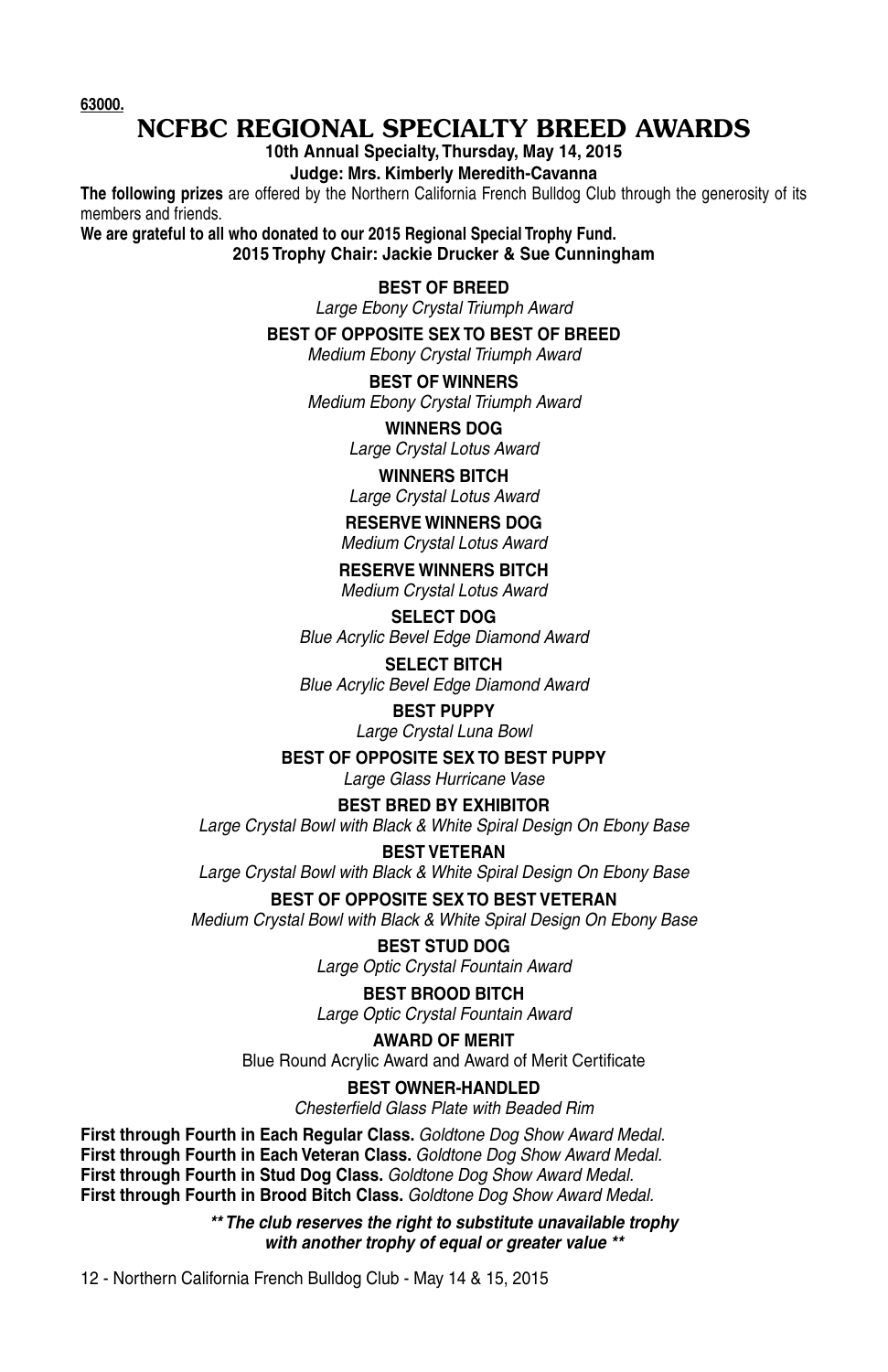#### *00100.* **SWEEPSTAKES Thursday, May 14, 2015 Judge: Ms. Colette Secher Entry Fee: \$23.00**

To stimulate interest in showing promising French Bulldogs between the ages of 6 months & 18 months, a Sweepstakes will be held in conjunction with the NCFBC Specialty Show. Dogs shown in Sweepstakes must also be entered in one of the Regular Classes at the regular entry fee and on the regular entry forms, shown as an "Additional Class." Entries are NOT limited to members of the Northern California French Bulldog Club, but are OPEN TO ALL FRENCH BULLDOG EXHIBITORS. Age classifications of entry to be determined as of the date of the Sweepstakes. Best in Sweepstakes and Best of Opposite Sex to Best in Sweepstakes are to be chosen from the first place winners of the eight classes.

**Classification**

*10100-* Puppy Dogs, *10900-* 6 months & under 9 months *10100-* Puppy Dogs, *11000-* 9 months & under 12 months *10200-* Junior Dogs, *11400-* 12 months & under 15 months *10200-* Junior Dogs, *11500-* 15 months & under 18 months (Same Classes for Bitches)

#### **SUMMARY OF CONDITIONS**

- 1. Puppies 6 months of age and under 18 months of age are eligible.
- 2. Dogs entered in Sweepstakes may have major and minor points. No champions of record or dogs who by their owners' records have earned enough points to attain their championship by close of entries are allowed.
- 3. Dogs entered in sweepstakes MUST ALSO BE ENTERED IN THE REGULAR CLASSES.
- 4. ENTRY FEE will be **\$23.00** due on the same date as the regular entry along with the regular entry fees.
- 5. SPECIFIC SWEEPSTAKES CLASS must be given on the Entry Blank in space marked "Additional Class." For example: Sweepstakes Dogs, 6-9 months, or Sweepstakes Bitches, 12-15 months, or whatever the class might be.
- 6. Dogs shown in Sweepstakes may not be shown by professional handlers or members of the handlers family or by their employees unless the person is the registered owner of the dog entered.

#### **SWEEPSTAKES PRIZE MONEY 35% of total entry fees will be retained by the NCFBC for expenses. 50% of the total entry fees will be divided as follows:**

Classes having four or more entries: First - 40%, Second - 30%, Third - 20%, Fourth - 10% Classes having three entries: First - 50%, Second - 30%, Third - 20% Classes having two entries: First - 60%, Second - 40% Classes having one entry: First – 100%

The remaining 15% will be awarded for the Best in Sweepstakes Competition and will be divided as follows: 60% to Best in Sweepstakes 40% to Best of Opposite Sex to Best in Sweepstakes

#### **SWEEPSTAKES PRIZES**

**Best in Sweepstakes**. Large Acrylic Pinnacle Award. **Best Opposite to Best in Sweepstakes.** Medium Acrylic Pinnacle Award. **First through Fourth in Each Sweepstakes Class.** Dog Show Award Medal on Ribbon.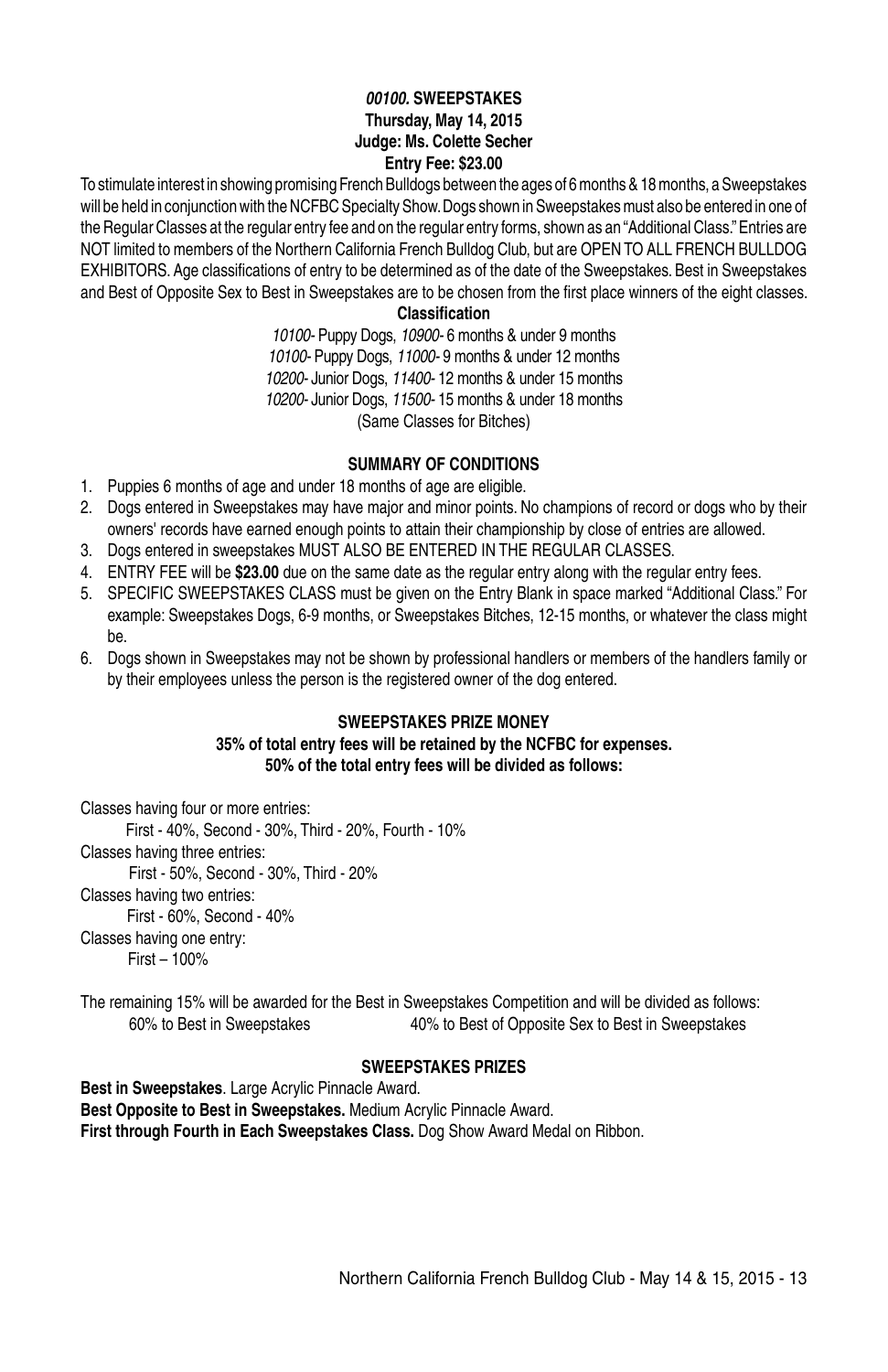#### *00100.* **VETERAN SWEEPSTAKES Thursday, May 14, 2015 Judge: Ms. Colette Secher Entry Fee: \$23.00**

French Bulldogs 7 years & over are eligible. Dogs do not have to be entered in a regular class. Dogs that are spayed or neutered are welcome to be entered in Veteran Sweepstakes and the Veteran Non-Regular Class. Specific Veteran Sweepstakes Class must be given on entry blank in space marked "Additional Classes." Entries are not limited to members of the Northern California French Bulldog Club, but are OPEN TO ALL FRENCH BULLDOG EXHIBITORS. Age classifications of entry to be determined as of the date of the Veteran Sweepstakes. Best in Veteran Sweepstakes and Best of Opposite Sex to Best in Veteran Sweepstakes are to be chosen from the first place winners of the classes.

#### **Classification**

*76000-* Veteran Sweepstakes Dogs, *16000-* 7 years & under 9 years *76000-* Veteran Sweepstakes Dogs, *39300-* 9 years & over (Same Classes for Bitches)

#### **SUMMARY OF CONDITIONS**

- 1. Veterans seven (7) years of age and older.
- 2. DOGS NEED NOT BE ENTERED IN REGULAR CLASSES.
- 3. DOGS MAY BE NEUTURED OR SPAYED.
- 4. ENTRY FEE will be **\$23.00**, (due on the same date as the regular entry along with regular entry fees if entered in another class).
- 5. SPECIFIC VETERAN SWEEPSTAKES CLASS must be given on the ENTRY BLANK in space marked "Additional Class." For example: Veteran Sweepstakes Dogs, 7-9 years or Veteran Sweepstakes Bitches 11 years and over, or whatever the class might be.
- 6. Dogs shown in Veteran Sweepstakes may not be shown by professional handlers or members of the handlers family or by their employees unless the person is the registered owner of the dog entered.

#### **VETERAN SWEEPSTAKES PRIZE MONEY**

**35% of total entry fees will be retained by the NCFBC for expenses. 50% of the total entry fees will be divided as follows:**

Classes having four or more entries:

First - 40%, Second - 30%, Third - 20%, Fourth - 10% Classes having three entries:

First - 50%, Second - 30%, Third - 20%

Classes having two entries:

First - 60%, Second - 40%

Classes having one entry:

First - 100%

The remaining 15% will be awarded for the Best in Veteran Sweepstakes Competition and will be divided as follows: 60% to Best in Veteran Sweepstakes 40% to Best of Opposite Sex to Best in Veteran Sweepstakes

#### **VETERAN SWEEPSTAKES PRIZES**

**Best in Veteran Sweepstakes.** Large Acrylic Pinnacle Award. **Best of Opposite Sex to Best in Veteran Sweepstakes.** Medium Acrylic Pinnacle Award. **First through Fourth in Each Veteran Sweepstakes Class:** Dog Show Medal on Ribbon.

> *Please be respectful of others and help keep the show site and your hotel grounds clean by picking up after your dog. Thank you.* **CHALLENGE TROPHY BREED AWARDS**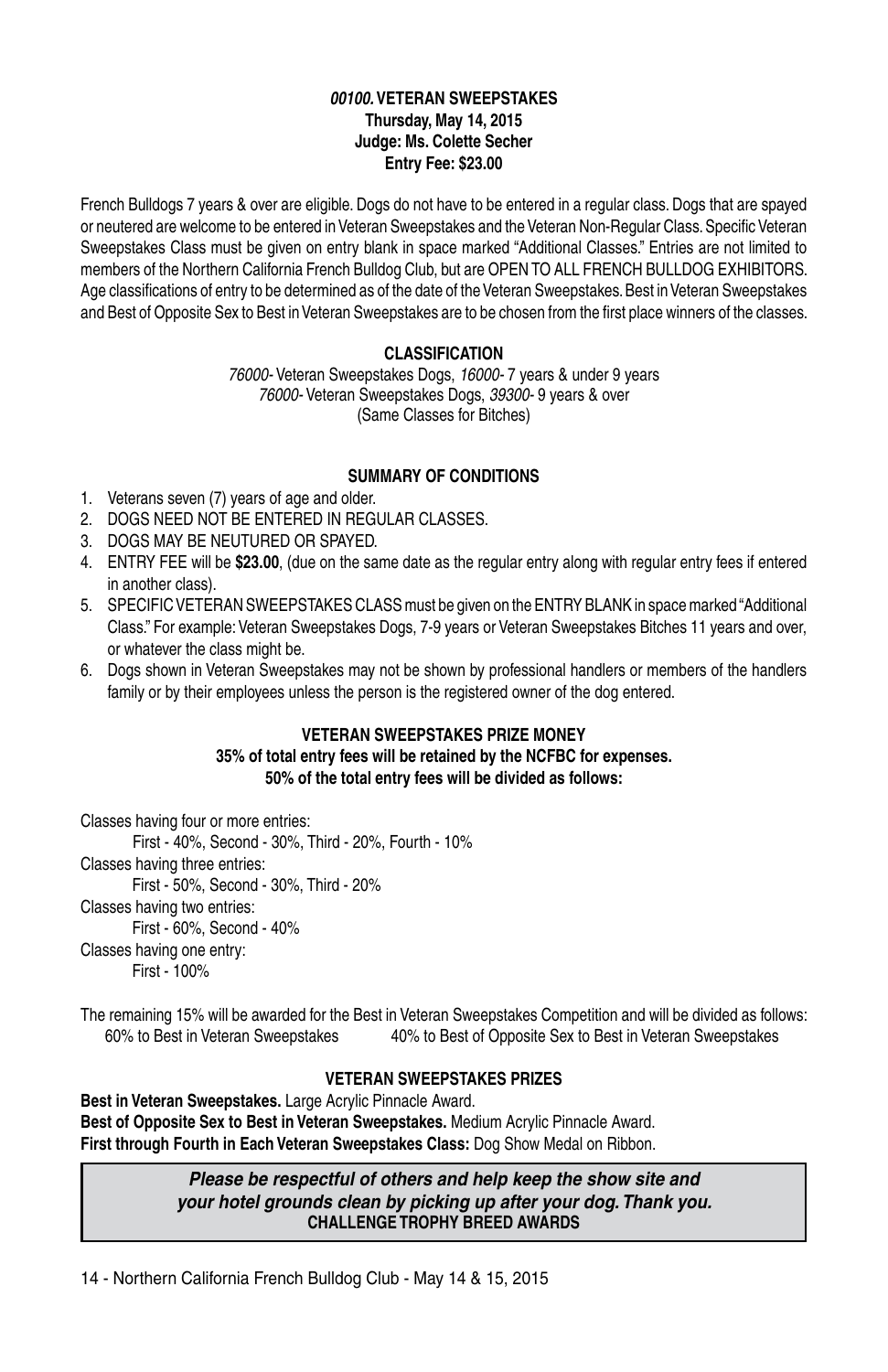#### **Challenge Trophies - 10th Annual, Thursday, May 14th, 2015**

**For permanent possession, a trophy must be won three times by the same owner, not necessarily with the same dog, nor at consecutive shows. The trophy will remain in the possession of the owner of the winner until the club's next annual specialty show when it must be returned to the club.**

#### **NCFBC will have the winners name engraved on the trophy.**

Best of Breed. THE "CH OBSESSION DELL AKIRIS" CHALLENGE TROPHY, Mr. Luca Carbone, Jaguar Kennels, Vicenzo Vomero, Dell Akiris, and Beep Lee and Sherri Rhodes, offer through the NCFBC, for competition at its Annual Regional Specialty Show, a Five Piece Silver on Copper Coffee and Tea Service, to be presented to the winner of the **BEST OF BREED** competition. Presented in memory of "Ch. Obsession Dell Akiris".

**Best of Opposite Sex to Best of Breed.** The "CH Obsession Dell Akiris" Challenge Trophy, Mr. Luca Carbone, Jaguar Kennels, Vicenzo Vomero, Dell Akiris, and Beep Lee and Sherri Rhodes, offer through the NCFBC, for competition at its Annual Regional Specialty Show, a Five Piece Silver on Copper Coffee and Tea Service, to be presented to the winner of the **BEST OF OPPOSITE SEX TO BEST OF BREED** competition. Presented in memory of "Ch. Obsession Dell Akiris".

**Best of Winners.** The "CH Obsession Dell Akiris" Challenge Trophy, Mr. Luca Carbone, Jaguar Kennels, Vicenzo Vomero, Dell Akiris, and Beep Lee and Sherri Rhodes, offer through the NCFBC, for competition at its Annual Regional Specialty Show, a Five Piece Silver on Copper Coffee and Tea Service, to be presented to the winner of the **BEST OF WINNERS** competition. Presented in memory of "Ch. Obsession Dell Akiris".

Winners Dog. THE "CH MLF MR. DEBONAIR" CHALLENGE TROPHY, offered through the NCFBC for competition at its Annual Regional Specialty Show a Cut Crystal Burgess Award Standing on an Ebony Wooden Base, to be presented to the winner of the **WINNERS DOG** competition. Sponsored by MLF French Bulldogs, in memory of "Ch. MLF Mr. Debonair".

Winners Bitch. THE "GCH MLF PLAYING IT COOL AT MI-DE KYI" CHALLENGE TROPHY, offered through the NCFBC for competition at its Annual Regional Specialty Show, a Crystal and Ebony Vase Standing on a Wooden Base, to be presented to the winner of the **WINNERS BITCH** competition. Sponsored by Marsha Wilson, "Mi-De Kyi Kennels, in memory of "GCH MLF Playing it Cool at Mi-De Kyi".

**Best Puppy.** The "Rockstar French Bulldogs" Challenge Trophy, offered through the NCFBC for competition at its Annual Regional Specialty Show, a Crystal Vase Standing on an Ebony Wooden Base, to be presented to the winner of the **"BEST PUPPY"** competition from the regular puppy classes. Sponsored by Doug King & Greg Lawson, "Rockstar French Bulldogs".

**Best Bred By Exhibitor.** THE "GCH COPEN'S JACKPOT! AMUSE-BOUCHE" CHALLENGE TROPHY, offered through the NCFBC for competition at its Annual Regional Specialty Show, a Statue of a French Bulldog on a Wooden Base, to be presented to the winner of the **BEST BRED BY EXHIBITOR** competition. Sponsored by Michele & Ken Copen, "Copen's French Bulldogs", in memory of "GCH Copen's Jackpot! Amuse-Bouche'.

**Best Veteran Dog.** The "Henry and Doris Bohunek" Challenge Trophy, offered through the NCFBC for competition at its Annual Regional Specialty Show, a Crystal and Ebony Oxford Vase, Standing on an Ebony Wooden Base, to be presented to the winner of the **BEST VETERAN DOG** competition in the Non-Regular Classes. Sponsored by Henry & Doris Bohunek, in memory of the seven French Bulldogs that shared their lives.

Best Veteran Bitch. THE "CH ENCORE'S THUNDER ROARS" CHALLENGE TROPHY, offered through the NCFBC for competition at its Annual Regional Specialty Show, a Crystal and Ebony Oxford Vase, Standing on a Wooden Base, to be presented to the winner of the **BEST VETERAN BITCH** competition in the Non-Regular Classes, in memory of "Ch. Encore's Thunder Roars". Sponsored by Marsha Wilson, Mi-De Kyi Kennels.

**Best Stud Dog.**The "CH Jackpot! Money, Money, Money, CGC ROM" Challenge Trophy, offered through the NCFBC for competition at its Annual Regional Specialty Show, a Crystal Spiral award standing on a Wooden Base, to be presented to the winner of the **BEST STUD DOG** competition in the Non-Regular classes. Sponsored by Lee and Susan Bunyard, in memory of "Ch. Jackpot! Money, Money, Money, CGC ROM"

**Best Brood Bitch.** The "Jackpot Copen's Little Athena" Challenge Trophy, offered through the NCFBC for competition at its Annual Regional Specialty Show, a Statue of a French Bulldog on a Wooden Base, to be presented to the winner of the **BEST BROOD BITCH** competition in the Non-Regular Classes. Sponsored by Michele & Ken Copen, Copen's French Bulldogs, in memory of Jackpot Copen's Little Athena.

#### **Thank you to our Challenge Trophy Donors for making these awards possible.**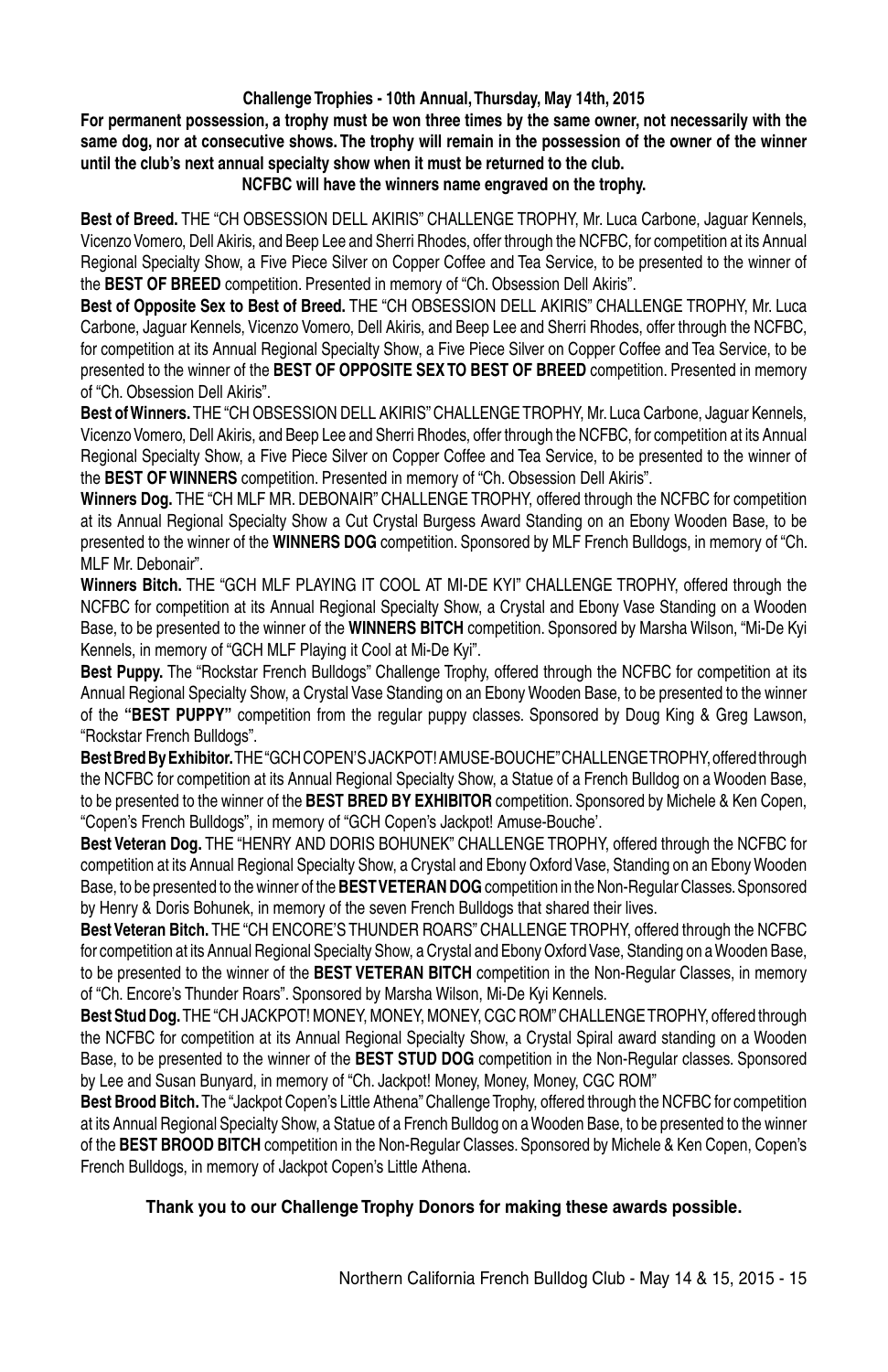#### **80000. JUNIOR SHOWMANSHIP COMPETITION**

**Thursday, May 14, 2015**

#### **Judge: Mrs. Kimberly Meredith-Cavanna**

AKC Junior Handler Numbers are now required for entry in Junior Showmanship Competition. Numbers may be obtained from the American Kennel Club - PHONE: (919) 233-9767.

For additional information contact American Kennel Club, Junior Showmanship, P.O. Box 900051, Raleigh, NC 27675-9051. Phone (919) 233-9767 or E-mail: juniors@akc.org.

#### **Entry blank MUST be filled out with the necessary information, otherwise the entry in Junior Showmanship will not be accepted.**

**NOVICE JUNIOR CLASS:** For Boys and Girls who are at least 9 years and under 12 years old on the day of the show and who, at the time entries close, have not won three First Places, with competition present, in a Novice Class at a licensed or member show. **NOVICE INTERMEDIATE CLASS:** For Boys and Girls who are at least 12 years and under 15 years old on the day of the show and who, at the time entries close, have not won three First Places, with competition present, in a Novice Class at a licensed or member show.

**NOVICE SENIOR CLASS:** For Boys and Girls who are at least 15 years and under 18 years old on the day of the show and who, at the time entries close, have not won three First Places, with competition present, in a Novice Class at a licensed or member show. **OPEN JUNIOR CLASS:** For Boys and Girls who are at least 9 years and under 12 years old on the day of the show and who, at the time entries close, have won three First Places, with competition present, in a Novice Class at a licensed or member show. **OPEN INTERMEDIATE CLASS:** For Boys and Girls who are at least 12 years and under 15 years old on the day of the show and who, at the time entries close, have won three First Places, with competition present, in a Novice Class at a licensed or member show.

**OPEN SENIOR CLASS:** For Boys and Girls who are at least 15 years and under 18 years old on the day of the show and who, at the time entries close, have won three First Places, with competition present, in a Novice Class at a licensed or member show. **Master Class:** This class will be for boys and girls who are at least 9 years old and under 18 years on the day of the show, and who have won the 10 first place wins in an Open Class with competition to be eligible to enter the Limited Class Competition. The calendar for this class will be consistent with the eligibility dates for the AKC Eukanuba National Championship. All Juniors meeting the criteria for this class are required to enter the Master Class and may change their entry the day of the show if entries have already closed. Once the eligibility time frame for that year has passed all participants return to the Open Class to complete for the following year.

**Each dog** entered in a regular Junior Showmanship Class must be of a breed eligible to compete in conformation classes (including Miscellaneous Classes) at the time of the event. The dog must be entered in one of the breed classes at the shows or must be entered for Junior Showmanship Only. An eligible dog other than the one entered may be substituted. Such substitution must be accompanied by an official AKC entry form. The junior must have the AKC number of the substitute dog. All such substitutions must be made at least one half hour prior to the judging of any Junior Showmanship Classes at the show. Each dog must be owned by the Junior Handler or by the Junior Handler's father, mother, brother, sister, uncle, aunt, grandfather, or grandmother, including the corresponding step and half relations, or by a member of the Junior Handler's household. BITCHES IN SEASON ARE NOT ELIGIBLE. At a Specialty Show, each dog must be of the breed for which the show is held. A Junior is limited to one substitution at a dog show. If one of the owners of the dog is a judge, the dog may be entered in Junior Showmanship Only to be exhibited by the Junior at an event where the judge is judging classes other than Junior Showmanship. A dog that has been rejected, dismissed, or excused by the Veterinarian for the protection of the other dogs at the show or for the protection of the dog excused may not be handled in Junior Showmanship.

**Junior Handlers** who win a third Novice Class with competition present after the closing of entries for a show may transfer their entry from the Novice Class to the Open Class provided that this transfer is made by the Superintendent at least one half-hour prior to the scheduled start of any regular conformation judging or one half-hour prior to the scheduled start of Junior Showmanship judging at the show, whichever is earlier.

**Winning of First Place** in an Open Class at this show may qualify or count toward qualification for entry in certain future limited Junior Showmanship Classes. For information on eligibility requirements for limited Juniors Showmanship Classes, which have been approved to date by AKC, write to the American Kennel Club, Show Plans, P.O. Box 90051, Raleigh, NC 27675-9051. **Notice:** Be sure all information for Junior Showmanship Classes is entered on the front and back of the entry form.

#### **NOTICE**

#### **JUNIORS WITH A DOG ALSO ENTERED IN ANOTHER CLASS OFFERED AT THIS SHOW WHO SUBSTITUTE A DOG NOT ENTERED IN THIS SHOW MUST REMIT THE DIFFERENCE BETWEEN JUNIOR ONLY AND JUNIOR AS AN ADDITIONAL CLASS ENTRY FEE. JUNIORS WHO HAVE ENTERED JUNIOR SHOWMANSHIP ONLY WHO THEN SUBSTITUTE ANOTHER DOG WILL NOT BE CHARGED A FURTHER FEE.**

#### **PRIZES**

**Best Junior Handler.** Medium Optic Crystal Fountain Award. **First in Each Class.** Large Metallic Dog Show Award Medal on Satin Ribbon. **Second through Fourth in Each Class.** Medium Metallic Dog Show Award Medal on Satin Ribbon.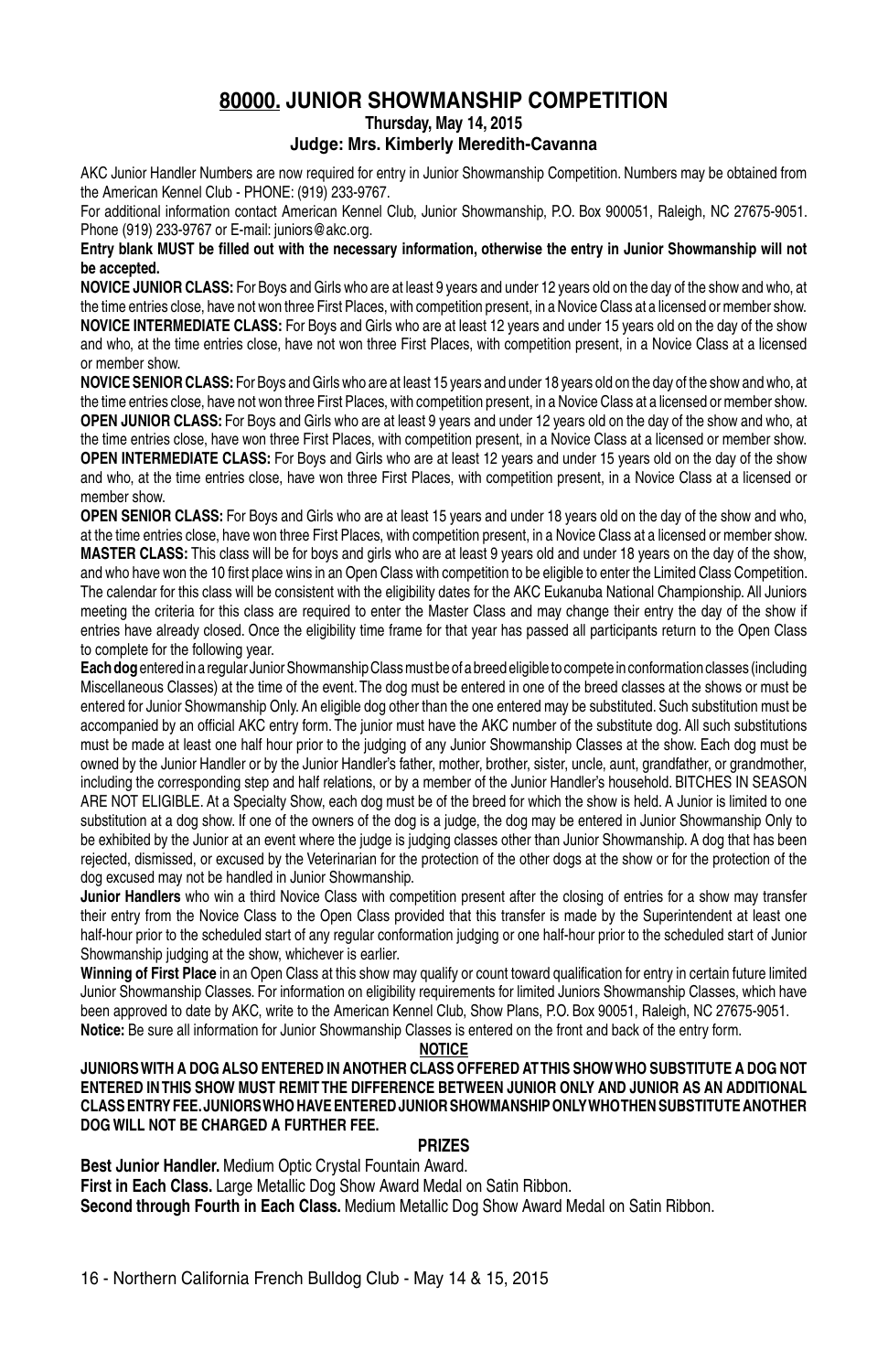**63000.**

### NCFBC REGIONAL SPECIALTY BREED AWARDS

**11th Annual Specialty, Friday, May 15, 2015**

**Judge: Mr. James Dalton**

**The following prizes** are offered by the Northern California French Bulldog Club through the generosity of its members and friends.

**We are grateful to all who donated to our 2015 Regional Special Trophy Fund. 2015 Trophy Chair: Jackie Drucker & Sue Cunningham**

#### **BEST OF BREED**

*Large Crystal Opal Footed Carlisle Award*

#### **BEST OF OPPOSITE SEX TO BEST OF BREED**

*Medium Crystal Opal Footed Carlisle Award*

**BEST OF WINNERS** *Medium Crystal Opal Footed Carlisle Award*

> **WINNERS DOG** *Large Crystal Opal Pillar Award*

> **WINNERS BITCH** *Large Crystal Opal Pillar Award*

#### **RESERVE WINNERS DOG** *Medium Crystal Opal Pillar Award*

**RESERVE WINNERS BITCH** *Medium Crystal Opal Pillar Award*

> **SELECT DOG** *Large Blue Glass Plate*

> **SELECT BITCH** *Large Blue Glass Plate*

#### **BEST PUPPY IN PUPPY CLASSES**

*Large Crystal Award with Platinum Rim*

#### **BEST OF OPPOSITE SEX TO BEST PUPPY**

*Medium Crystal Award with Platinum Rim*

#### **BEST BRED BY EXHIBITOR**

*Crystal Tray*

#### **BEST VETERAN**

*Large Crystal Cut Plate with Stand*

#### **BEST OF OPPOSITE SEX TO BEST VETERAN**

*Medium Crystal Cut Plate with Stand*

#### **BEST STUD DOG**

*Large Crystal Monarch Award*

#### **BEST BROOD BITCH**

*Large Crystal Monarch Award*

#### **AWARD OF MERIT**

*Medium Blue Glass Plate*

#### **BEST OWNER-HANDLED**

*Crystal Award with Frosted Spiral Detail*

**First through Fourth in Each Regular Class.** *Silvertone Award Medal.* **First through Fourth in Each Veteran Class.** *Silvertone Award Medal.* **First through Fourth in Stud Dog Class.** *Silvertone Award Medal.* **First through Fourth in Brood Bitch Class.** *Silvertone Award Medal.*

> *\*\* The club reserves the right to substitute unavailable trophy with another trophy of equal or greater value \*\**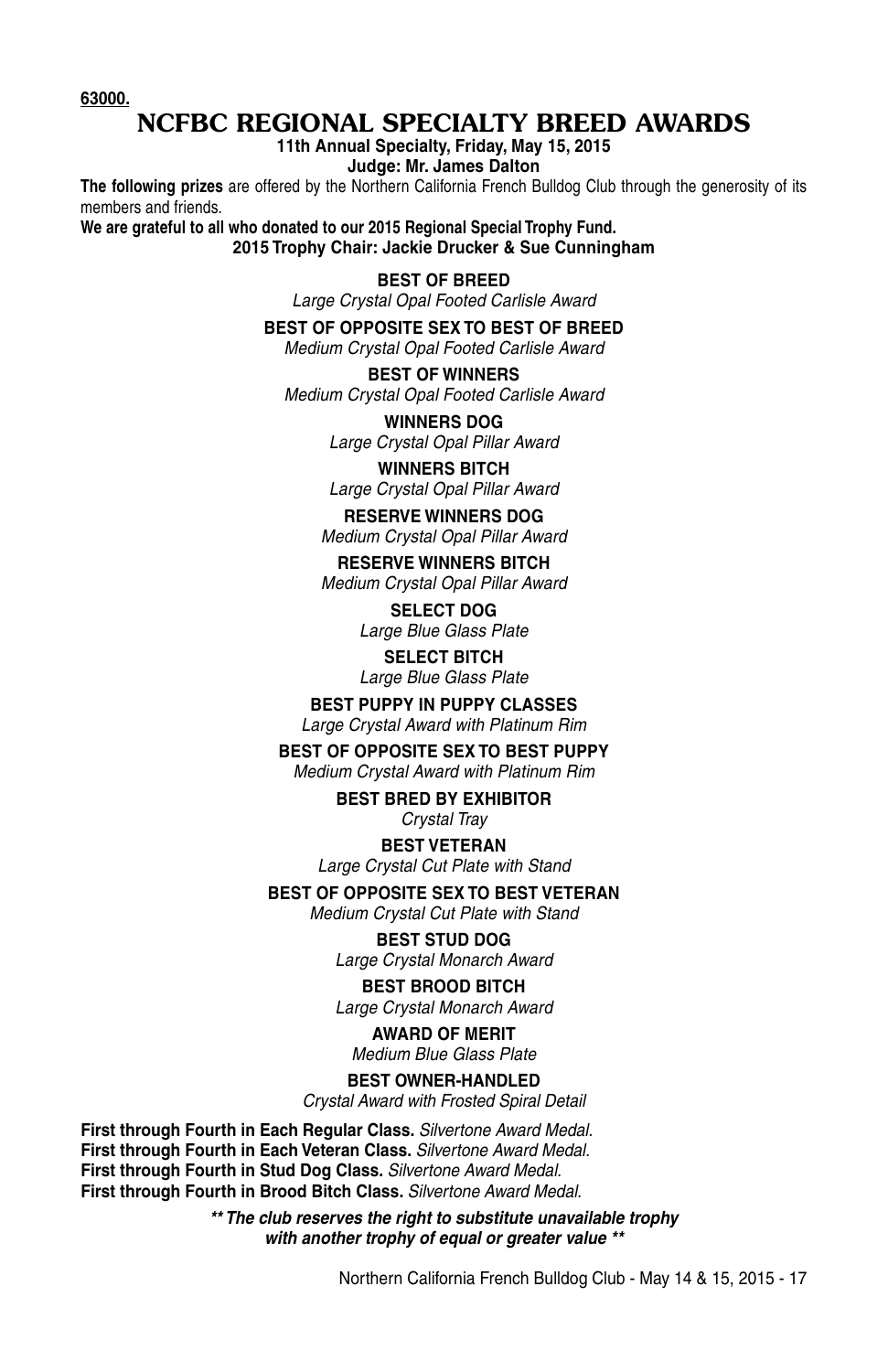#### **CHALLENGE TROPHY BREED AWARDS**

#### **Challenge Trophies - 11th Annual Specialty, Friday, May 15th, 2015**

**For permanent possession, a trophy must be won three times by the same owner, not necessarily with the same dog, nor at consecutive shows. The trophy will remain in the possession of the owner of the winner until the club's next annual specialty show when it must be returned to the club.**

#### **NCFBC will have the winners name engraved on the trophy.**

**Best of Breed.** The "NCFBC Officers & Board of Directors" Challenge Trophy, The 2005 - 2006 Northern California French Bulldog Club Officers (President, Susan Bunyard, First Vice President, Cindy Grant, Second Vice President, Carol Schumacher, Treasurer, Kathy O'Dea, Secretary, Kimberlee Silva) and Board of Directors (Jackie Drucker, John Duran, Michael Hearne & Richard Winser) offer through the NCFBC for competition at its Annual Regional Specialty Show, the "My Hero" French Bulldog Bronze, Mounted on a Wooden Base, for the winner of the **BEST OF BREED** competition.

**Best of Opposite Sex to Best of Breed.** The "CH Concharty's Diamond of the Corps" Challenge Trophy, Michael & Virginia Hearne, Globe and Anchor Bulldogs, offer through the NCFBC for competition at its Annual Specialty Show, a Waterford Crystal Vase on a Wooden Base, for the winner of **BEST OF OPPOSITE SEX TO BEST OF BREED** competition.

**Best of Winners.** The "CH MLF The Money Analyst" Challenge Trophy, Lee and Susan Bunyard, MLF French Bulldogs, offer through the NCFBC for competition at its Annual Specialty Show, a Waterford Glacier Crystal Bowl on a Wooden Base, for the winner of the **BEST OF WINNERS** competition.

Winners Dog. THE "FAMOUS FRENCHIES" CHALLENGE TROPHY, Jahmai Castillo and RoMo, "Famous Frenchies" offer through the NCFBC for competition at its Annual Specialty Show, a Cut Crystal Cooler with the NCFBC Club Logo on the Front, Sitting on a Wooden Base, the winner of **WINNERS DOG** competition.

**Winners Bitch.** The "Oreo and Cookie Warner" Challenge Trophy, Oreo and Cookie Warner, offer through the NCFBC for competition at its Annual Specialty Show, a Cut Crystal Cooler with the NCFBC Club Logo on the Front, Sitting on a Wooden Base, for the winner of **WINNERS BITCH** competition.

**Best Puppy.** THE "SHADOWBROOK'S SIMPLY DIVINE" CHALLENGE TROPHY, Michael & Kimberlee Silva, Shadowbrook French Bulldogs, offer through the NCFBC for competition at its Annual Specialty Show, a Sitting Bronze French Bulldog Puppy, Mounted on a Wooden Base, for the winner of **BEST PUPPY** in the puppy classes competition. **Best Bred By Exhibitor.** The "CH Chelon's Masterpiece de Monet" Challenge Trophy, Michael & Kimberlee Silva, Shadowbrook French Bulldogs, offer through the NCFBC for competition at its Annual Specialty Show, a Standing Bronze French Bulldog, Mounted on a Wooden Base, for the winner of the **BEST BRED BY EXHIBITOR** competition.

**Best Veteran Dog.** The "CH Legacy St. Croix" Challenge Trophy, Lee & Susan Bunyard, "MLF French Bulldogs" offer through the NCFBC for competition at its Annual Specialty Show, a Crystal Cascade Vase with the NCFBC Club Logo on the Front and Class Placement on Rim, Sitting on a Wooden Base, for the winner of the **BEST VETERAN DOG** competition.

Best Veteran Bitch. THE "CH PARFUM PREFERE, CGC ROM" CHALLENGE TROPHY, offered through the NCFBC for competition at its annual Regional Specialty Show, a Cut Crystal Pedestal Bristol Award Standing on an Ebony Wooden Base, for the winner of the **BEST VETERAN BITCH** competition in the Non-Regular classes. Sponsored by Cindy Grant, "Prefere French Bulldogs" in memory of "Ch. Fabelhaft Parfum Prefere, CGC ROM".

**Best Stud Dog.** The "CH Legacy Wild Wild West" Memorial Trophy, Mrs. Jesse L. Jones & Michelle Jones, "Mt. Bliss French Bulldogs" offer through the NCFBC for competition at its Annual Specialty Show, a Crystal Revere Bowl with an Etching of a French Bulldog Head on the Front, Sitting on a Wooden Base, for the winner of **BEST STUD DOG**  in the Non-Regular classes competition.

Best Brood Bitch. THE "CH SHANN'S PUDGYBULL PRIMADONNA" CHALLENGE TROPHY, Allen Weinberg & Derek Kowata, Hollywood French Bulldogs, offer through the NCFBC for competition at its Annual Specialty Show, a Head Study of a Mother and Pup Etched on Crystal Revere Bowl that Stands on a Wooden Base, for the winner of **BEST BROOD BITCH** in the Non-Regular classes competition.

#### **Thank you to our Challenge Trophy Donors for making these awards possible.**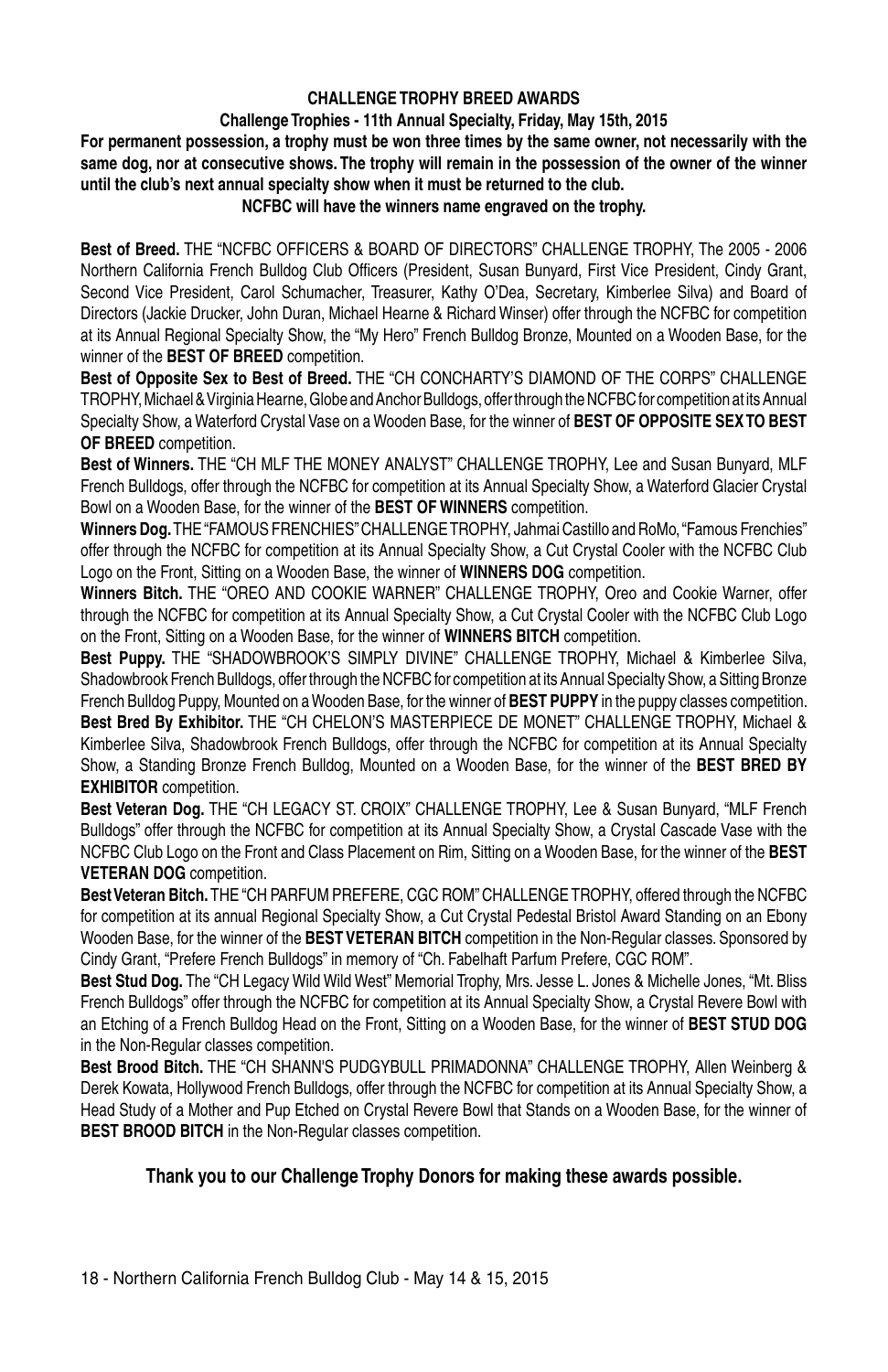#### **REMINDERS!**  $\bullet$  $\ddot{\bullet}$ **Please note that entries close Wednesday, April 29th, 2015 or when entry limit of 100 entries for each show is reached.** ..... There is a form in this premium list for reserving a space for RV parking during the shows. Please read it carefully and remember that to reserve a space on the grounds you must send in the form with payment by **April 29th, 2015.** Non-reserved parking will also be available. Day Parking is provided and facilitated by the Solano County Fair Association. The club has no authority over issues regarding day parking. Handicapped parking is available and typically provides an appropriate surface to the facilities; it is not necessarily closer to the buildings or the rings. **The daily parking fee will be \$10.00 per vehicle.**

### ADDITIONAL ACTIVITIES AND INFORMATION

The Northern California French Bulldog Club Officers and Members invite you to join them for lunch between the shows on **Thursday, May 14th and Friday, May 15th, 2015**

\*\*\*Exhibitor Appreciation Day\*\*\* \*\*\*\*Silent Auction\*\*\*<br>\*\*\*50/50 Drawing\*\*\* \*\*\*\*Welcome Bags\*\*\* \*\*\*Welcome Bags\*\*\*

**Thursday, May 14th**

\*\*\*NCFBC Raffle\*\*\* **Saturday May 16th**

NCFBC "Meet The Breed" **Thursday, May 14th** during the show and **Saturday May 16th.** Stop by our booth for a visit.

Trophy donations and sponsorships can also be made on-line through the club website. Please check with the trophy chairperson to make sure the trophy is available. On-line payment is through PayPal For more information visit our website at: **www.ncfbc.com**

## \*\*\*\*\*New Exhibitor Briefing\*\*

**Thursday, May 14th, 2015 and Friday, May 15th, 2015**

A new Exhibitor Briefing will be held during these shows. The briefing location and time will be posted in the judging program as well as during the show at the Superintendent's table. New exhibitors are invited to attend this briefing and spectators are also welcome to attend.

**Please do not leave your dogs unattended on the show grounds or alone in your vehicle. Any dog that appears to be alone and in distress should be reported to the show chairperson immediately. If a dog appears to be in distress and it is deemed necessary to do so, an attempt will be made to rescue it from the situation.**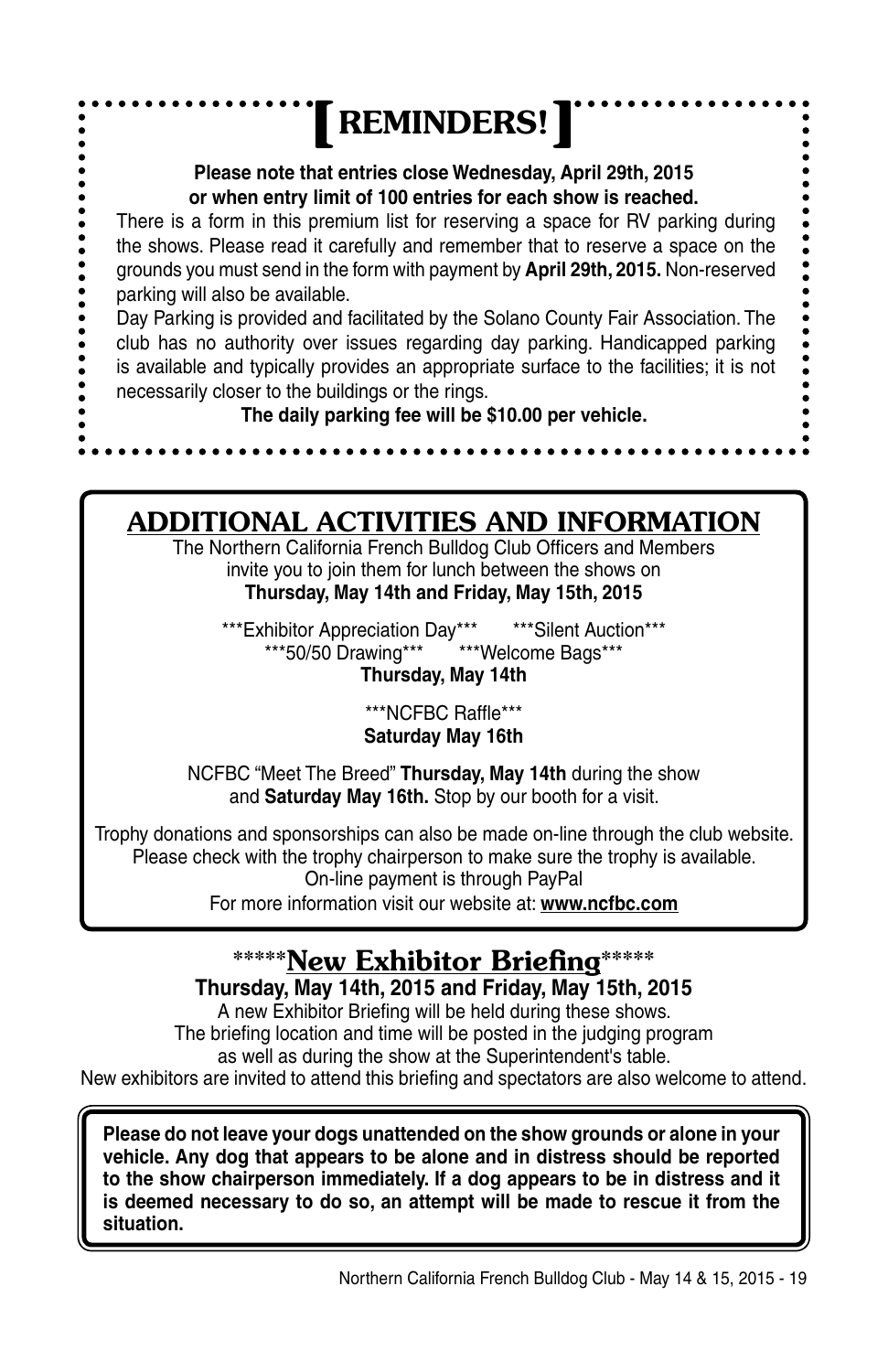We always welcome donations to the club and the show. If you would like to help with the club by sponsoring a trophy you may do so by either contacting one of the trophy chairs or, you can go to the NCFBC website and select and pay for a trophy there. The website address is: www.ncfbc. com. It is always advisable to check with the trophy chairs before you sponsor a trophy to make sure your selection is still available.

You can also contribute to the show welcome bags which are handed out to our exhibitors. Donating an item that has your business, kennel or a special dog mentioned on it is always a great promotional tactic. Or you can just wish everyone attending the show a great time. All items contributed to the welcome bags are greatly appreciated by the officers and members of NCFBC as well as our exhibitors. Contact either Sue Cunningham or Susan Bunyard for more information. We also appreciate having items donated to the silent auction. It can be an individual item or you can call upon your creative side and put together a basket with several items. This event is a major fund raiser for the club so we welcome any participation of any kind. For more information contact: Melissa: zoorevue@aol.com or Laura: pinkfluff79@sbcglobal.net

#### NORTHERN CALIFORNIA FRENCH BULLDOG CLUB SPONSORSHIP PROGRAM

As it is with any non-profit organization, the Northern California French Bulldog Club is dependent upon the generosity of our members and friends. Without their support, we would be unable to continue as an advocate for the breed we all love. More importantly, we would be unable to offer education to those interested in being a French Bulldog owner and support when needed for those who already share their lives with a Frenchie. We also have members who volunteer in French Bulldog Rescue and we have owners who have Frenchies that work in various therapy areas. Needless to say the club and its members go beyond the show ring. Whether your dog is a companion, competitor or therapy dog, the club exists for you, working to maintain the breed standard, protect the integrity of the breed and support all French Bulldog enthusiasts. We are grateful for all the support we receive, whether it be giving time to help with some of our functions or donating to some of our funds. Without this support we would not be able to continue our mission. The NCFBC Sponsorship Program goes a long way to helping us along. We thank those of you who have supported the club and hope others will follow your lead.





**Don't miss the annual NCFBC Silent Auction to be held during the Coyote Hills Kennel Club Show on Saturday, May 16th.**

NCFBC Raffle to be held on **Saturday, May 16th.** Items will be available for viewing by the MTB Booth. Tickets may be purchased there too.

Our Silent Auction Chairperson, Melissa Hagerstrand and Laura Holthaus, will accept items for the auction and raffle right up to show time so if you have anything you would like to donate to these fundraisers contact: Melissa Hagerstrand, E-mail: zoorevue@aol.com or Laura Holthaus, E-mail: pinkfluff79@sbcglobal.net

Your donations help support the various activities and events hosted by the NCFBC such as French Bulldog rescue, health testing, educational seminars, fun days and the annual shows.

#### **Thank You!!! We appreciate your support for the club and the breed.**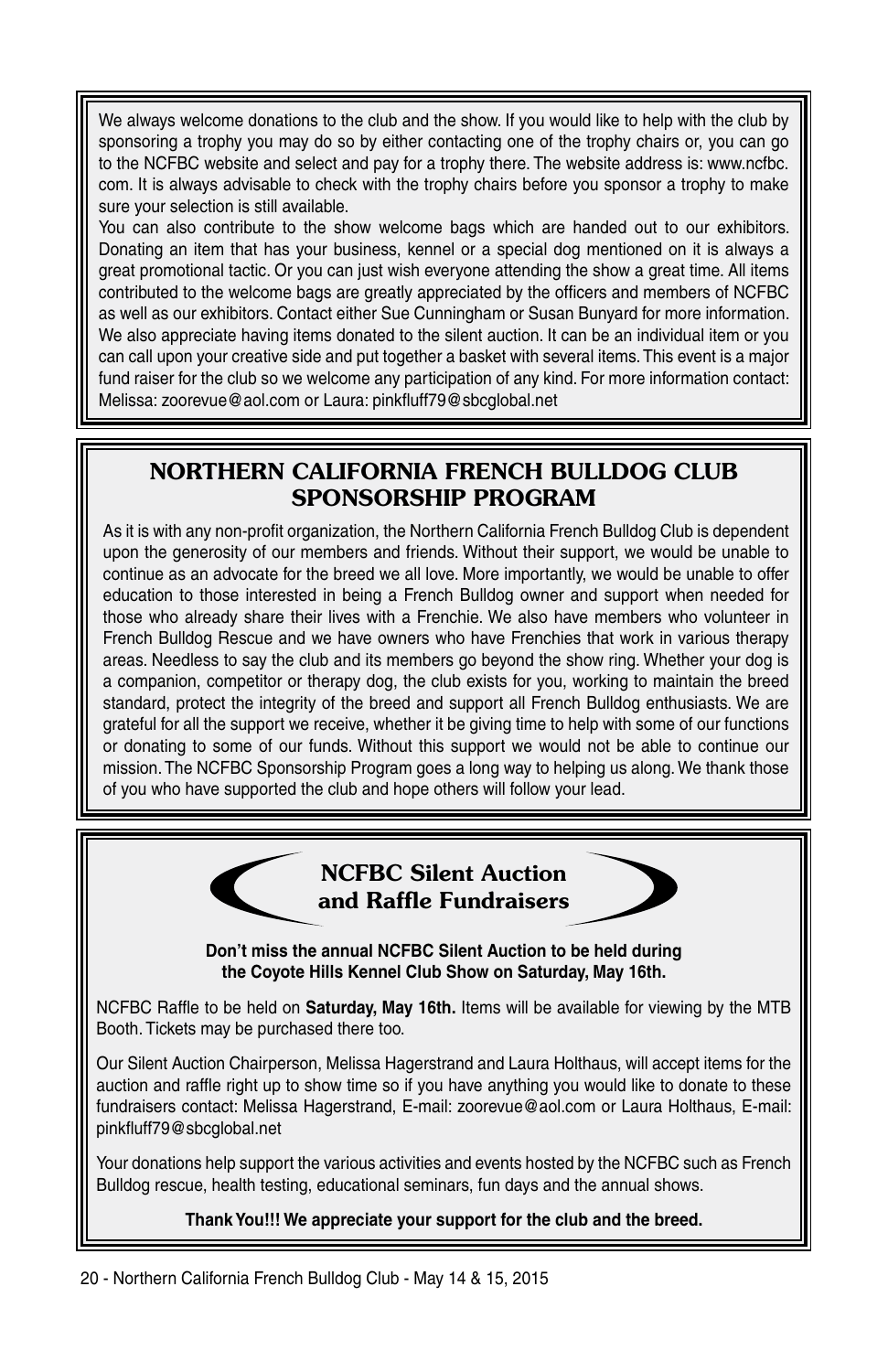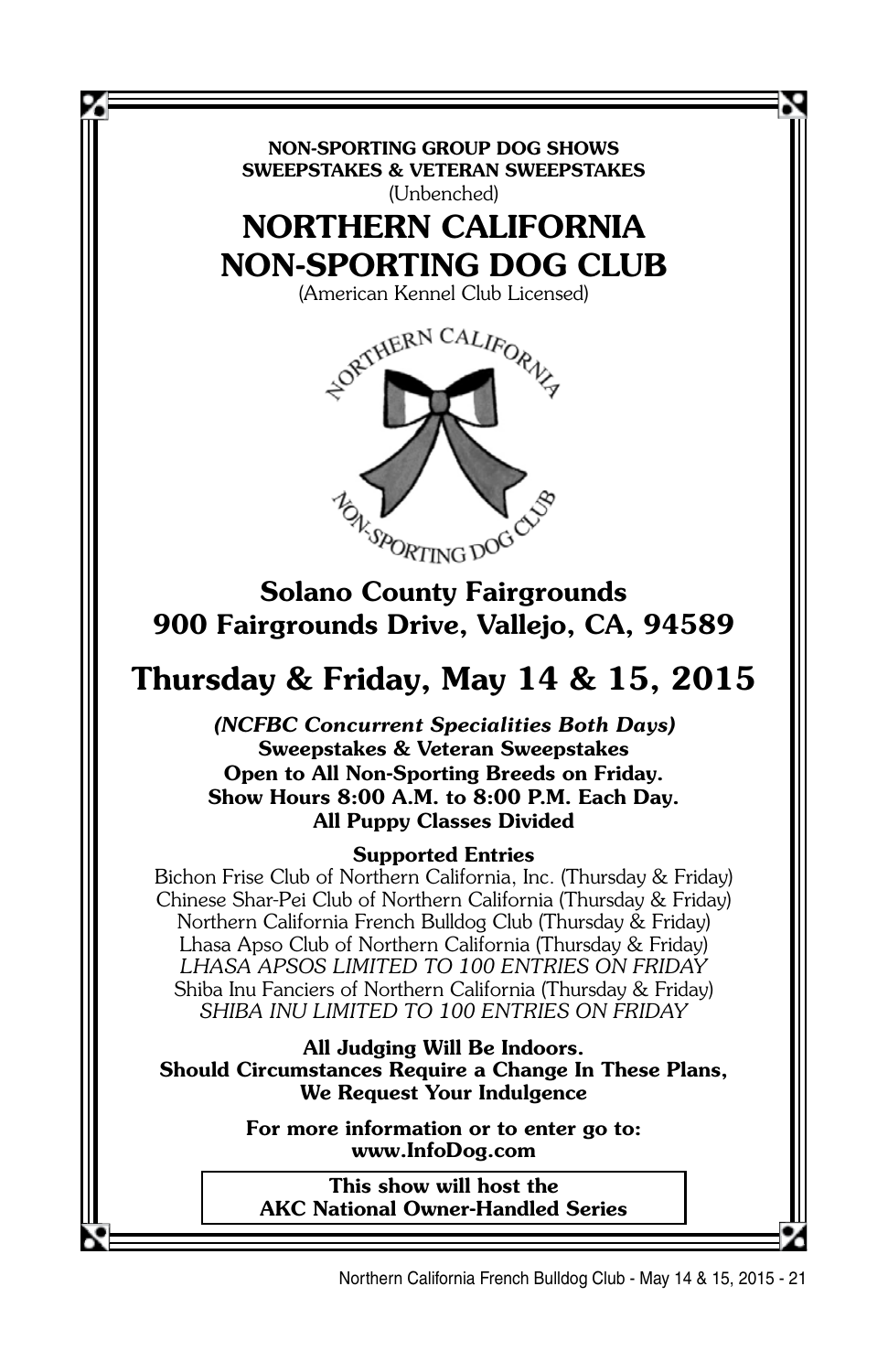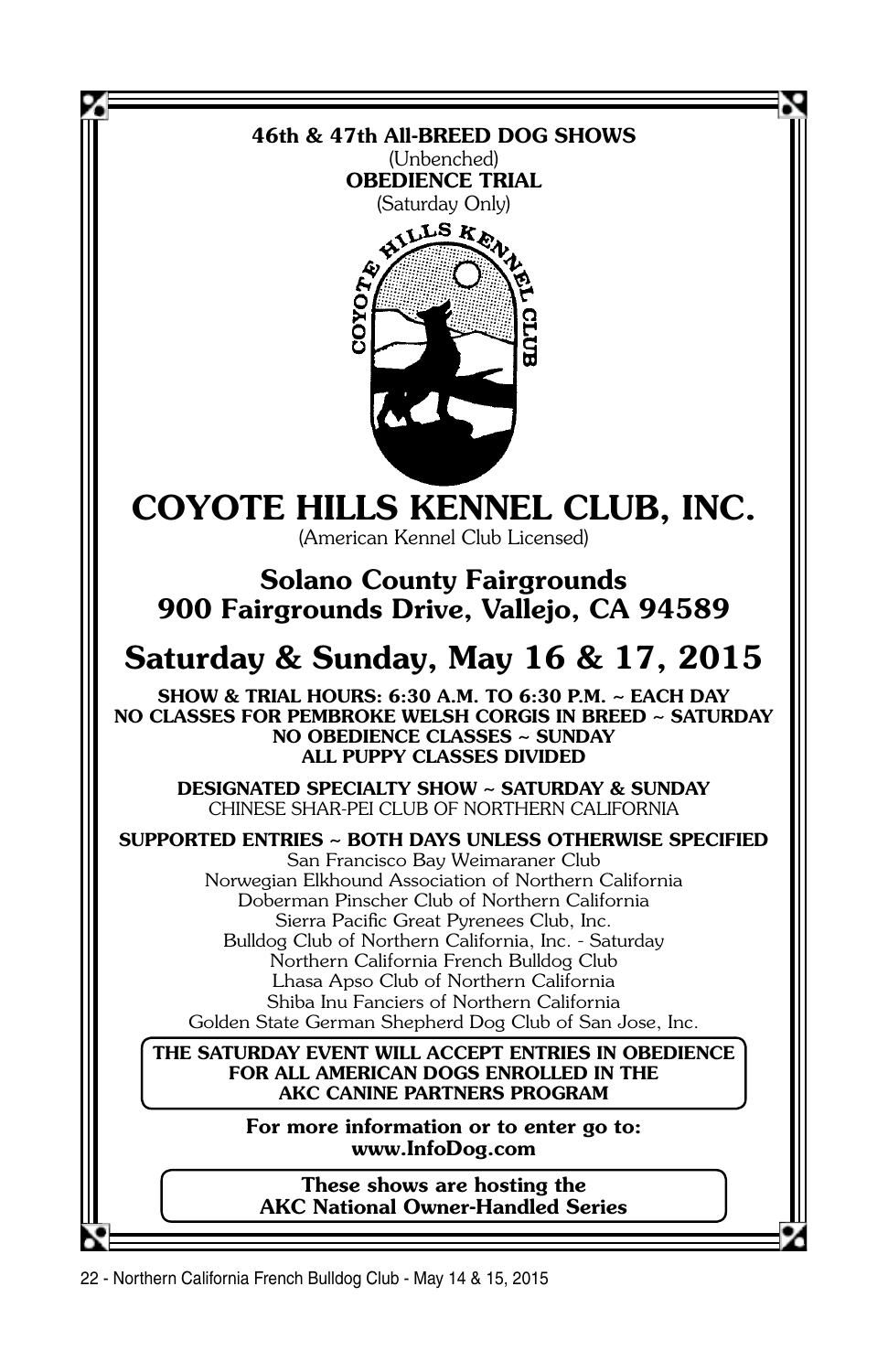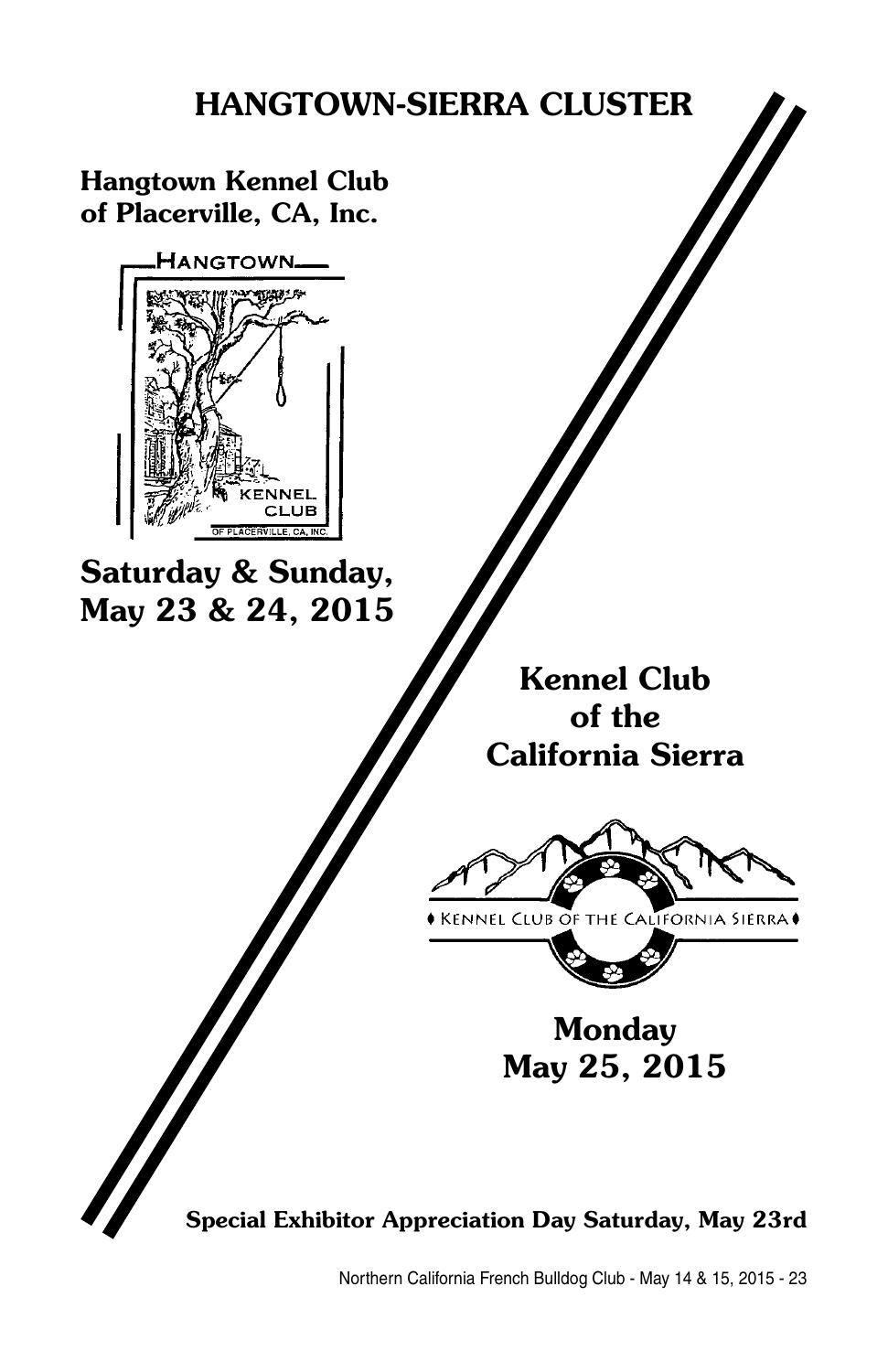#### RESERVED OVERNIGHT RV PARKING - MAY 2015 RESERVED RV OVERNIGHT PARKING INFORMATION PLEASE READ CAREFULLY

Hours RV Overnight will be available: **Wednesday, May 13, 2015 - 3:00 P.M. - 11:00 P.M. Thursday & Friday, May 14 & 15, 2015 - 6:00 A.M. - 8:00 A.M. and 3:00 P.M. - 11:00 P.M.; Saturday, May 16, 2015 - 6:00 A.M. - 7:00 A.M. and after Best in Show - 10:00 P.M.; Sunday, May 17, 2015 - 6:00 A.M. - 7:00 A.M.** All vehicles must be off the grounds by **8:00 P.M. Sunday, May 17, 2015. OVERNIGHT & DAY OF SHOW PARKING ARE PRIVILEGES OF SOLANO COUNTY FAIRGROUNDS AND COYOTE HILLS KENNEL CLUB, INC. THESE PARTIES RESERVE THE RIGHT TO WITHDRAW PRIVILEGES, WITHOUT RETURN OF RV OVERNIGHT PARKING FEE OR ENTRY FEES, FROM ANY PERSON(S) WHO CANNOT ABIDE BY, ABUSES THESE PRIVILEGES OR USES ABUSIVE LANGUAGE. VIOLATORS MAY BE SUBJECT TO EVENT COMMITTEE CHARGES.**

**ALL PARKING IS AT YOUR OWN RISK.** Solano County Fairgrounds & Coyote Hills Kennel Club, Inc. assume **NO** responsibility or liability for damage or loss to vehicles contents and/or dogs. The Fairgrounds or Club takes **NO** responsibility for vehicles towed in violation of parking laws or regulations & subject to actions of regulatory officers or agents. Vehicles illegally parked will be towed at the owner's expense. The fire department has forbidden any vehicles in fire lanes or any unauthorized area.

**PARKING SPACES WILL BE PRE-ASSIGNED.** PEOPLE WISHING TO PARK TOGETHER MUST SEND IN THEIR RESERVATIONS TOGETHER, however there is no guarantee that we can accommodate all requests.

**COST: \$40.00 PER NIGHT/PER SPACE.** Spaces are 40' x 20'. Vehicles over 40' total length or vehicles with a slide out that will not fit in a 40' x 20' space will need to buy 2 spaces. If your entire package will not fit in a 40' x 20' space, you will need to buy additional space. Trailers and tow units may be required to be unhitched. Vehicles over 40' in length will be accompanied only where possible. Tagalong vehicle is **\$5.00 per night,** and must fit into assigned space, if not, they will be accommodated where possible.

LIMITED HANDICAPPED PARKING will be available; IT MAY NOT NECESSARILY BE CLOSE TO THE RINGS. A suitable access will be provided. **Please provide proof of your valid handicapped license with your RV Overnight reservation form.** NO NON RESERVED RV HANDICAPPED WILL BE AVAILABLE.

**\*\*\*INFORMATION REGARDING ELECTRIC HOOKUPS.\*\*\* Please remember electricity is very limited, everyone WILL NOT have, get, find or be guaranteed or should expect electricity, even if you are the first in line to park. Again, there is no guarantee that your parking space will have access to electricity. Payment of RV overnight parking fees does not guarantee electricity.**  Please be prepared if you do not have electricity. **NO CORDS across any sidewalks, walkways, roadways, or fire lanes.** Any violators will be disconnected immediately and MAY be subject to Event Committee Charges.

ALL RVs MUST HAVE WORKING FIRE EXTINGUISHERS.

All vehicles must be completely self-contained. **NO** discharge of grey water or sanitary tanks allowed. All RVs using a generator must have a proper exhaust pipe venting away from the dogs & people - Quiet time: **11:00 P.M. - 6:00 A.M.**

#### No generators **PLEASE!**

No more than 2 vehicles with a total length of 40' per space, this includes tagalong/tow vehicle. All vehicles will be parked in the same direction in the rows and/or side-by-side and/or head to tail. STRICTLY ENFORCED.

**RV OVERNIGHT PARKING COORDINATOR ASSIGNS ALL SPACES.** DO NOT PROCEED TO ANY RV PARKING SPACE without an escort.

#### **THERE WILL BE A \$25.00 SERVICE CHARGE ON ALL RETURNED CHECKS**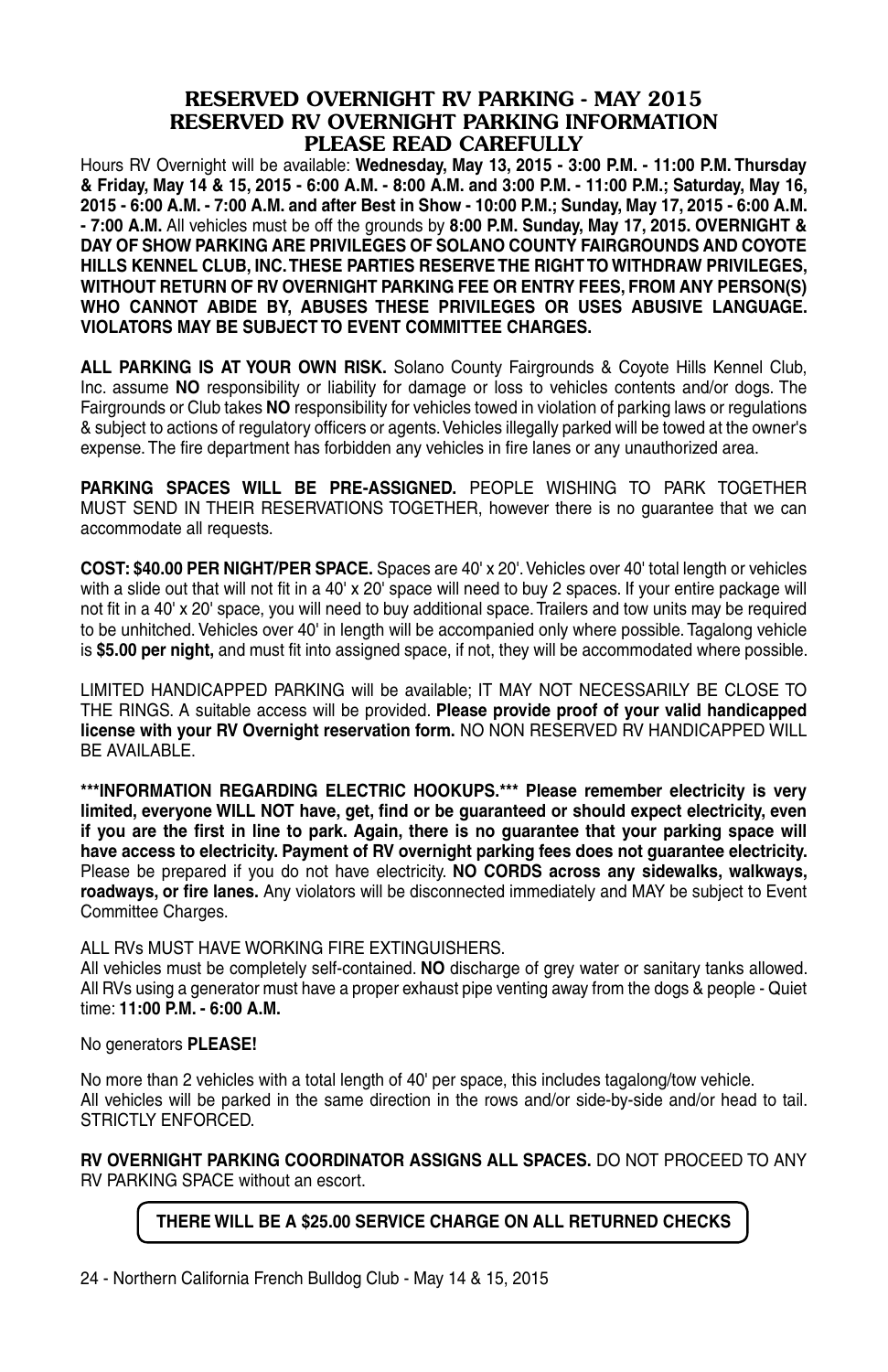#### **THERE WILL BE A \$25.00 SERVICE CHARGE ON ALL RETURNED CHECKS**

#### \* \* \* \* \* \* \* \* \* \* \* \* \* **RESERVED RV OVERNIGHT PARKING RESERVATION FORM** \* \* \* \* \* \* \* \* \* \* \* \* **Make Checks or Money Orders payable to: Coyote Hills Kennel Club, Inc (no cash)**

#### *INCLUDE A SELF-ADDRESSED, STAMPED ENVELOPE,* and mail to:

Bruce Rettick, P.O. Box 750446, Petaluma, CA 94975-0446 (707) 763-9745

**RV Parking must be received by: April 29th, 2015 - No refunds after that date**

#### **RESERVED PARKING FEES PER SPACE/PER NIGHT \$40.00 SPACES ARE 40' x 20'**

| Wednesday                                                        | Thursdav | Fridav | Saturdav | (Circle which nights) |  |
|------------------------------------------------------------------|----------|--------|----------|-----------------------|--|
|                                                                  |          |        |          |                       |  |
| Tagalongs/tow vehicles \$5.00 per night (must fit in your space) |          |        |          |                       |  |
|                                                                  |          |        |          |                       |  |
|                                                                  |          |        |          |                       |  |

TOTAL ENCLOSED: \$ ......................................

#### **NON-RESERVED PARKING WILL BE \$45.00 per night/per space (will be parked where available) - cash only**

Phone: .....................................................................................................................................................

#### **VEHICLE TYPE/LENGTH - TOTAL LENGTH - THE WHOLE ENTIRE PACKAGE - INCLUDING YOUR VEHICLE YOU TOW THE TRAILER WITH AND/OR THE VEHICLE YOU HAVE BEHIND YOUR MOTOR HOME!**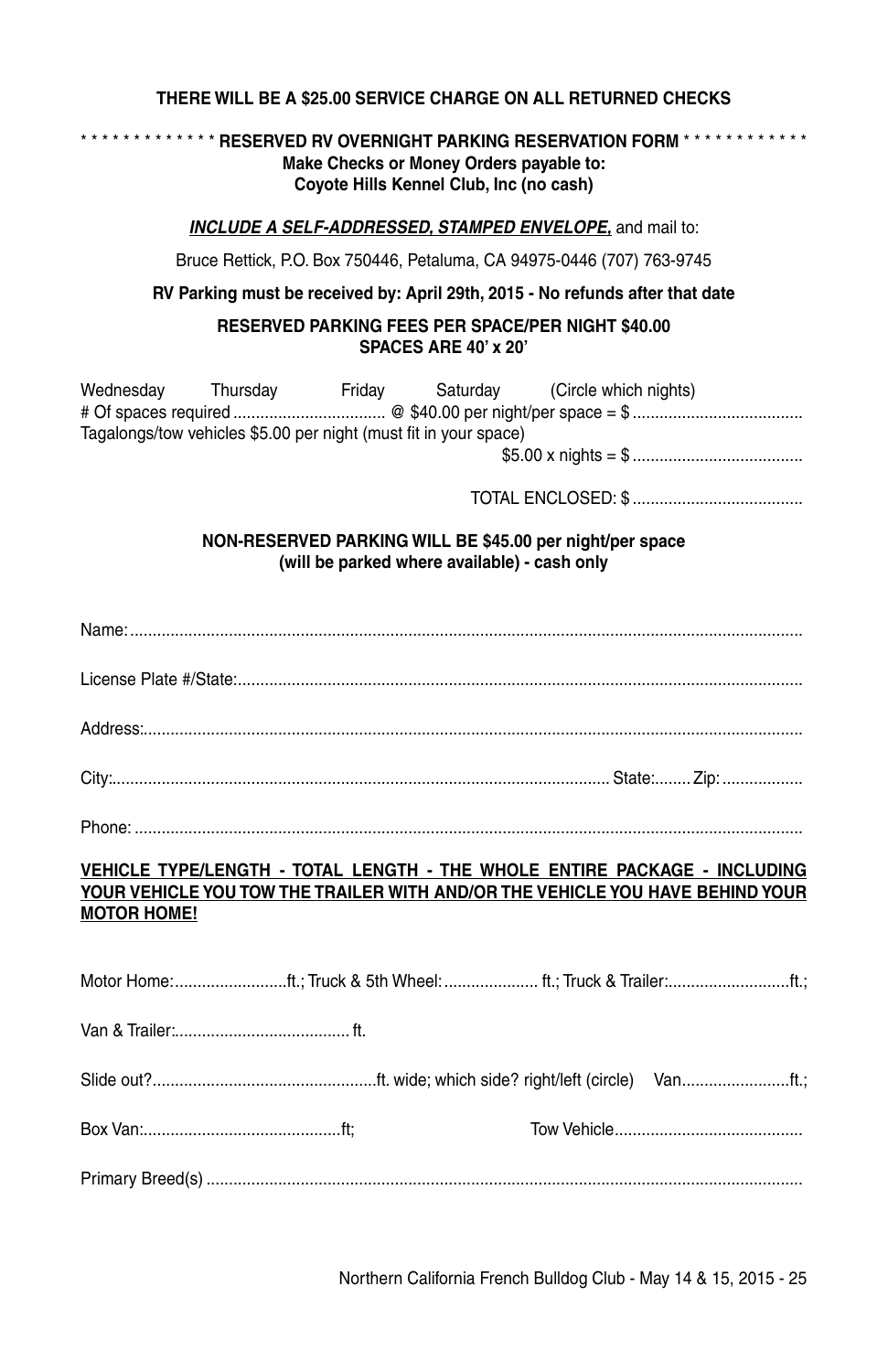#### **NOTICE TO EXHIBITORS**

- **Telegraph, Telephone (Except Dial-N-Entry®) and Unsigned Entries Cannot Be Accepted. Entries Not On Official AKC Entry Forms, Downloaded and/or Photocopies of Entry Forms** without Agreement and Rules on the reverse side of the Official AKC Entry Form are **NOT ACCEPTABLE.**
- **Mail All Entries With Fees to** MB-F, Inc., Superintendent, P.O. Box 605, Pinole, California 94564. **Entries received without fees will not be accepted.** Acknowledgement of entries will be made as soon as practicable with tickets and/or identification cards. The person accompanying a dog must show tickets of admission and identification before the dog will be received. **Should such acknowledgement not be received by the exhibitor** within a reasonable time, please verify your entry with the MB-F Office in North Carolina.

**For Hand Delivery,** street address: 2661 Henry Avenue, Pinole, CA 94564 - (510) 724-4716.

**Entries may be made online - www.infodog.com or through Dial-N-Entry® - (1-800) 334-8978 or (336) 379-9605.**

- **Fax Entries,** 1-336-272-0864 or 1-800-SHO-FAXS. Both sides of entry form must be transmitted. Entries must be accompanied by a cover sheet stating the number of pages, what shows and how many dogs per show. Visa/Mastercard/Discover/American Express number and expiration date, as well as the printed cardholder's name and address must be included on cover sheet. Visa/Mastercard/Discover/American Express number, expiration date, cardholder's name must appear on each entry. Fax entries must be received by the closing hour/date. Fax fee: \$4.50 per entry in addition to entry fee. All credit card entries, regardless of method submitted, are processed through the Fax program and are charged the \$4.50 administrative fee. This Fax Fee is subject to change without notice.
- **Make All Checks and Money Orders** payable to MB-F, Inc. **CANADIAN** exhibitors must make fees payable in U.S. FUNDS. When you provide a check as payment, you authorize us to either use information from your check to make a one-time electronic fund transfer from your account or to process the payment as a check. Please mail checks or money orders with entries. Superintendent assumes no responsibility for cash sent through the mail. Tabulate carefully. Due to cost of processing, no refunds \$4.00 and under will be made.
- **An AKC Recording Fee of \$.50 first entry only and an AKC Event Service Fee of \$3.00 per entry will be required for each dog entered at any Licensed or Member Club Show, Obedience Trial or Tracking Test. An AKC Recording Fee of \$3.50 will be**  required for each first entry and \$3.00 for each additional entry in any Licensed or Member Club Rally Trial. All Recording and Event Service Fees are paid to the American Kennel Club. **(There is no Recording Fee or Event Service Fee for Junior Showmanship, Sweepstakes, Futurities, Brace/Team, Multi-Dog Classes or Special Attractions.)**

**No Entry** shall be made and no entry shall be accepted which specifies any conditions as to its acceptance.

- **Entry Fees** shall not be refunded in the event that a dog is absent, disqualified, excused by Veterinarian or Judge, or barred from competition by action of the Event Committee. If because of riots, wars, strikes, civil disturbances, national emergencies, health emergencies, and the dictates of law enforcement or of the owner(s) of the grounds and/or facilities or other acts beyond the control of the management it is impossible to open or to complete the event, no refund of entry fee will be made. Extreme weather conditions, such as, but not limited to snow storms, hurricanes, lightning, extreme heat, heavy rains, or other circumstances including, but not limited to, the condition of the facilities or grounds and/or the ingress and egress from the grounds, must be considered for the health and safety of the dogs, exhibitors and spectators. The well-being of dogs, exhibitors and spectators is of paramount importance and, in the event it is necessary to cancel or stop the event before completion, no refund of entry fee will be made. To find out about any AKC event cancellations call the AKC Event Cancellation Hotline (877) 252-3229.
- **Post Dated Checks, Returned Checks and Declined Credit Cards** do not constitute a valid entry fee. The Superintendent will add a collection fee to the amount of each returned check or declined card. Subsequent returned checks or declined cards from the same exhibitors may result in their being put on a **CASH ONLY** basis.
- **No Refund for Duplicate Entries.** Every effort to find all duplicate entries will be made; however, if entry has been processed, no refund will be made. **An Administrative Fee of \$2.00 will be charged or withheld from refunds for duplicate entries.**

**An Administrative Fee of \$2.00 will be withheld** from all refunds for entries cancelled prior to the closing of entries.

- **Errors on Entry Blanks.** Owners are responsible for errors in making out entry forms, whoever may make such errors, and no entry fee will be refunded in event of such errors or cancellation of entries after the published closing date.
- **Each Owner and Agent** listed on the entry form and/or individual responsible for the dog at a show is bound by the Certification and Agreement on the front and back of the entry form regardless of who may have completed & submitted the entry form.
- **As specified in Chapter 12, Section 4** of the AKC Rules Applying to Dog Shows, information contained on the entry form is required to be published in the club's show catalog. This information is also subject to publication in other media.
- **Dogs May Arrive** any time prior to their scheduled time of judging. **Dogs not required for further judging will be excused.**
- **Judges Will Not Wait for Any Dog Holding Up a Class.** Owners or agents alone are responsible for the presence of their dogs in the judging ring when their classes are called to be judged.

**All Dogs Present** must be held on leash or confined to their crates except when being judged or when in the exercising ring.

**Class Cash Prizes** will be paid in the ring to the person showing the dog. Claims for prize money must be made in the ring before the judging of that breed is over, and the Superintendent's Office advised at once. The Superintendents and show-giving Club disclaim any liability for cash prizes after the judging of the breed is over.

**No gasoline or diesel generators** are permitted inside any building or within 100 feet of any tent in which this dog show is conducted. THIS CLUB DOES NOT AGREE TO ARBITRATE CLAIMS AS SET FORTH ON THE OFFICIAL AKC ENTRY FORM FOR THESE **eventS.**

### HOW TO USE THE ENTRY BLANK

Use one entry blank per dog only if information is exactly the SAME for each event. Carefully check the block (blocks) for each event in which you wish to enter your dog. You MUST use a SEPARATE entry blank if you are entering your dog in a different class on different events.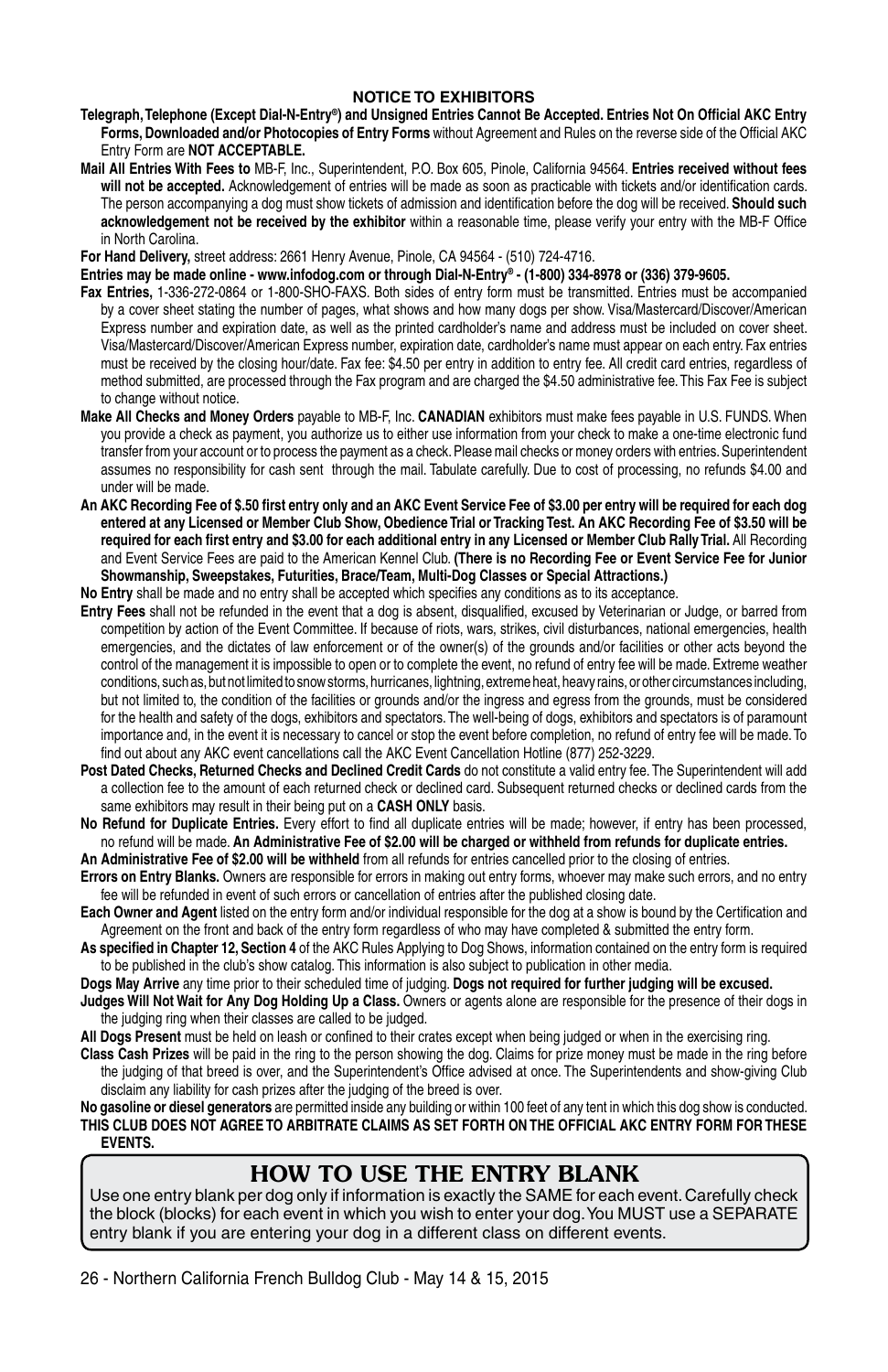#### **OFFICIAL AMERICAN KENNEL CLUB ENTRY FORM**

Solano County Fairgrounds, 900 Fairgrounds Drive, Vallejo, CA 94589

**<sup>5399</sup>** ❏ **NORTHERN CALIFORNIA FRENCH BULLDOG CLUB - THURSDAY, may 14, 2015 - 2015625201**

#### **<sup>5400</sup>** ❏ **NORTHERN CALIFORNIA FRENCH BULLDOG CLUB - FRIDAY, may 15, 2015 - 2015625202**

**Entry Fees Each Show:** \$29.00 for the first entry except Puppy Classes which are \$23.00 and \$23.00 for each additional entry of the same dog (including \$3.00 AKC event service fee per entry & \$.50 AKC recording fee first entry only). Junior Showmanship \$23.00 (Thursday Only). Sweepstakes & Veteran Sweepstakes \$23.00 (Thursday Only).

#### **Limited TO 100 ENTRIES EACH SHOW.**

■

**Entries Close** at Superintendent's Office at **12:00 NOON (PDT), WEDNESDAY, APRIL 29, 2015,** or when the numerical limit has been reached, after which time entries cannot be accepted, cancelled, or substituted, except as provided for in Chapter 11, Section 6 of the Dog Show Rules.

**Mail Entries With Fees To:** MB-F, Inc., Superintendent, P.O. Box 605, Pinole, CA 94564.

I ENCLOSE \$ \_\_\_\_\_\_\_\_for entry fees **Make Checks or Money Orders Payable To:** MB-F, Inc. **Canadian Exhibitors must make fees payable in U.S. Funds. When you provide a check as payment, you authorize us to either use information from your check to make a onetime electronic fund transfer from your account or to process the payment as a check.**

| IMPORTANT-Read Carefully Instructions on Reverse Side Before Filling Out. Numbers in the boxes indicate sections of the<br>instructions relevant to the information needed in that box (PLEASE PRINT) |                                      |                    |                                                                        |            |                                                                                                                                                                                                                                                                                                                                                                                                                                                                                                                                                                                                                                                                                                                                                                                                                                       |
|-------------------------------------------------------------------------------------------------------------------------------------------------------------------------------------------------------|--------------------------------------|--------------------|------------------------------------------------------------------------|------------|---------------------------------------------------------------------------------------------------------------------------------------------------------------------------------------------------------------------------------------------------------------------------------------------------------------------------------------------------------------------------------------------------------------------------------------------------------------------------------------------------------------------------------------------------------------------------------------------------------------------------------------------------------------------------------------------------------------------------------------------------------------------------------------------------------------------------------------|
| BREED <sup>5</sup> French Bulldog WARIETY <sup>1</sup>                                                                                                                                                |                                      |                    |                                                                        | <b>SEX</b> |                                                                                                                                                                                                                                                                                                                                                                                                                                                                                                                                                                                                                                                                                                                                                                                                                                       |
| $DOG^{\overline{2,3}}$<br><b>SHOW</b><br><b>CLASS</b>                                                                                                                                                 |                                      |                    | $CLASS$ <sup>3</sup><br><b>DIVISION</b><br>Weight, color, etc.         |            |                                                                                                                                                                                                                                                                                                                                                                                                                                                                                                                                                                                                                                                                                                                                                                                                                                       |
| ADDITIONAL CLASSES                                                                                                                                                                                    | <b>OBEDIENCE CLASS (Jump Height)</b> | <b>Not Offered</b> | RALLY CLASS (Jump Height)<br><b>Not Offered</b>                        |            | JR. SHOWMANSHIP CLASS                                                                                                                                                                                                                                                                                                                                                                                                                                                                                                                                                                                                                                                                                                                                                                                                                 |
| NAME OF (See Back)<br>JUNIOR HANDLER (If any)                                                                                                                                                         |                                      |                    | JR. HANDLER<br><b>NUMBER</b>                                           |            |                                                                                                                                                                                                                                                                                                                                                                                                                                                                                                                                                                                                                                                                                                                                                                                                                                       |
| <b>FULL</b><br><b>NAME</b><br>OF DOG                                                                                                                                                                  |                                      |                    |                                                                        |            |                                                                                                                                                                                                                                                                                                                                                                                                                                                                                                                                                                                                                                                                                                                                                                                                                                       |
| $\Box$ AKC® NO.<br>PAL/ILP NO.                                                                                                                                                                        |                                      | Enter number here  | DATE OF<br><b>BIRTH</b>                                                |            |                                                                                                                                                                                                                                                                                                                                                                                                                                                                                                                                                                                                                                                                                                                                                                                                                                       |
| FOREIGN REG NO. & COUNTRY                                                                                                                                                                             |                                      |                    | PLACE OF<br>BIRTH (list country)<br>Do not print the above in catalog. |            |                                                                                                                                                                                                                                                                                                                                                                                                                                                                                                                                                                                                                                                                                                                                                                                                                                       |
| <b>BREEDER</b>                                                                                                                                                                                        |                                      |                    |                                                                        |            |                                                                                                                                                                                                                                                                                                                                                                                                                                                                                                                                                                                                                                                                                                                                                                                                                                       |
| SIRE                                                                                                                                                                                                  |                                      |                    |                                                                        |            |                                                                                                                                                                                                                                                                                                                                                                                                                                                                                                                                                                                                                                                                                                                                                                                                                                       |
| <b>DAM</b>                                                                                                                                                                                            |                                      |                    |                                                                        |            |                                                                                                                                                                                                                                                                                                                                                                                                                                                                                                                                                                                                                                                                                                                                                                                                                                       |
| ACTUAL OWNER(S) 4 (Please Print)                                                                                                                                                                      |                                      |                    |                                                                        |            |                                                                                                                                                                                                                                                                                                                                                                                                                                                                                                                                                                                                                                                                                                                                                                                                                                       |
|                                                                                                                                                                                                       |                                      |                    |                                                                        |            |                                                                                                                                                                                                                                                                                                                                                                                                                                                                                                                                                                                                                                                                                                                                                                                                                                       |
| <b>CITY CITY CITY</b>                                                                                                                                                                                 |                                      |                    |                                                                        |            |                                                                                                                                                                                                                                                                                                                                                                                                                                                                                                                                                                                                                                                                                                                                                                                                                                       |
| NAME OF OWNER'S AGENT<br>(IF ANY) AT THE SHOW                                                                                                                                                         |                                      |                    |                                                                        |            |                                                                                                                                                                                                                                                                                                                                                                                                                                                                                                                                                                                                                                                                                                                                                                                                                                       |
| applying to discipline) and to abide by any decisions made in accord with them.<br>SIGNATURE of owner or his/her agent<br>duly authorized to make this entry                                          |                                      |                    |                                                                        |            | I CERTIFY that I am the actual owner of the dog, or that I am the duly authorized agent of the actual owner whose name I have entered<br>above. In consideration of the acceptance of this entry, I (we) agree to abide by the rules and regulations of the American Kennel<br>Club in effect at the time of this event, and by any additional rules and regulations appearing in the premium list for this event, and<br>further agree to be bound by the "Agreement" printed on the reverse side of this entry form. I (we) certify and represent that the dog<br>entered is not a hazard to persons or other dogs. This entry is submitted for acceptance on the foregoing representation and<br>Agreement. I (we) agree to conduct myself (ourselves) in accordance with all such Rules and Regulations (including all provisions |
| TELEPHONE #                                                                                                                                                                                           |                                      |                    |                                                                        |            |                                                                                                                                                                                                                                                                                                                                                                                                                                                                                                                                                                                                                                                                                                                                                                                                                                       |
| Are you a new exhibitor?<br>E-MAIL Address (An acknowledgement or receipt of entry may be sent to this e-mail address):                                                                               | Yes  <br>No                          |                    | Yes  <br>Owner/Handler Eligible?                                       | No         |                                                                                                                                                                                                                                                                                                                                                                                                                                                                                                                                                                                                                                                                                                                                                                                                                                       |
| through the US Postal Mail.                                                                                                                                                                           |                                      |                    | PUPPY CLASSES DIVIDED BY AGE & OPEN CLASSES DIVIDED BY COLOR           |            | Green Option: Check this box to receive ID/Judging Program information by E-Mail only, in lieu of a printed copy                                                                                                                                                                                                                                                                                                                                                                                                                                                                                                                                                                                                                                                                                                                      |
|                                                                                                                                                                                                       |                                      |                    |                                                                        |            | Northern California French Bulldog Club - May 14 & 15, 2015 - 27                                                                                                                                                                                                                                                                                                                                                                                                                                                                                                                                                                                                                                                                                                                                                                      |